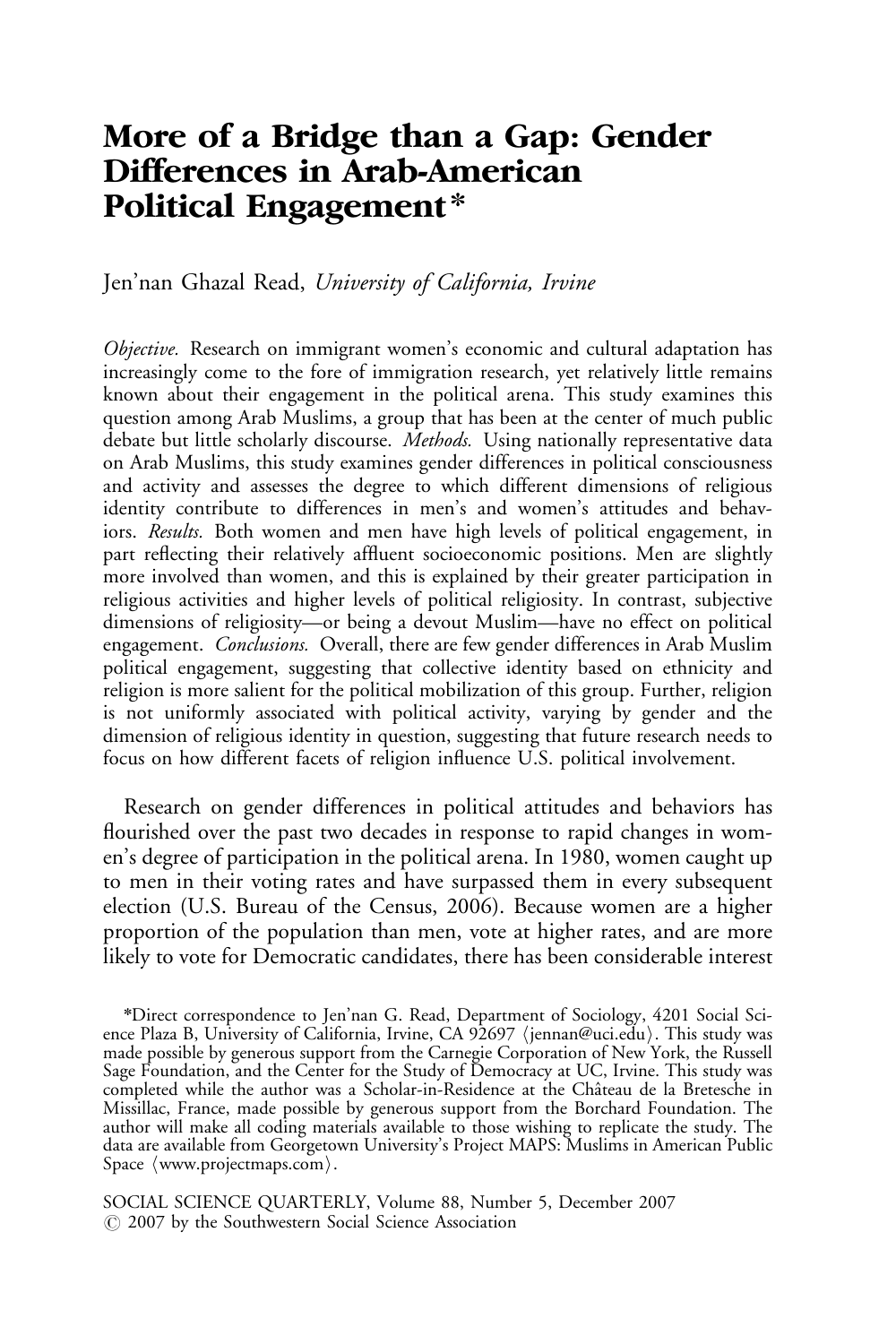in the gender gap in party identification and presidential candidate support (Conover, 1988; Manza and Brooks, 1998; Plutzer and Zipp, 1996). However, less attention has been paid to gender differences in the foundations of such differences—political consciousness and activity (for exceptions, see Conover, 1988; Schlozman et al., 1995)—and the dearth is particularly evident in research on immigrant political incorporation, where the overwhelming majority of work has focused on men's experiences (Gerstle and Mollenkopf, 2001; Portes and Rumbaut, 2001).

The question of whether and how gender shapes the political engagement of immigrant groups is an important one, given that women comprise one-half of the U.S. foreign-born population and their immigration rates have outpaced men's in every decade since the 1960s (U.S. Bureau of the Census, 1999, 2004). Although scholars have increasingly brought immigrant women's adaptation experiences to the fore of immigration research, particularly their economic and cultural adaptations, we still know surprisingly little about their involvement in the political sphere (Hondagneu-Sotelo, 2003). Many immigrants originate from countries that have relatively depressed rates of female political representation and participation; thus immigrant women may have little knowledge, experience, or desire to engage in U.S. politics, where female participation rates are at an all-time high (U.S. Bureau of the Census, 2006). At the same time, immigrant women are typically responsible for the social well-being of the family and may be motivated to become more politically integrated in order to voice their concerns and access resources (Jamal, 2005a).

This study considers these possibilities by examining gender differences in immigrant political participation among Arab-American Muslims (hereafter Arab Muslims). Arab Muslims are an interesting case study for both theoretical and substantive reasons. At the theoretical level, there are competing possibilities for Arab women's participation in U.S. politics. On the one hand, Arab Muslims are a well-educated and affluent population that is comprised primarily of well-established immigrants (i.e., very few recent immigrant arrivals), all of which points to a positive profile for political incorporation (Bukhari, 2003). On the other hand, Arab Muslims originate from countries that are much less progressive in terms of women's political engagement, and they often reside in ethnic and religious enclaves where traditional gender roles are sustained; thus women's participation may remain relatively low despite greater opportunities for involvement in the U.S. context (Read, 2003). Arab Muslims are also diverse with respect to factors that are central to contemporary theories of U.S. political incorporation, namely, religious identity (secular and devout), social class (ranging from professional to working class), nativity, and generational status (for a review, see Leighley and Vedlitz, 1999). These factors also vary by gender, which likely results in men's and women's varying degrees of integration into the fabric of U.S. life.

Substantively, Arab Muslims are a highly visible and contentious population in the post-9/11 era, yet most Americans know very little about this population: a recent national poll found that 42 percent of Americans feel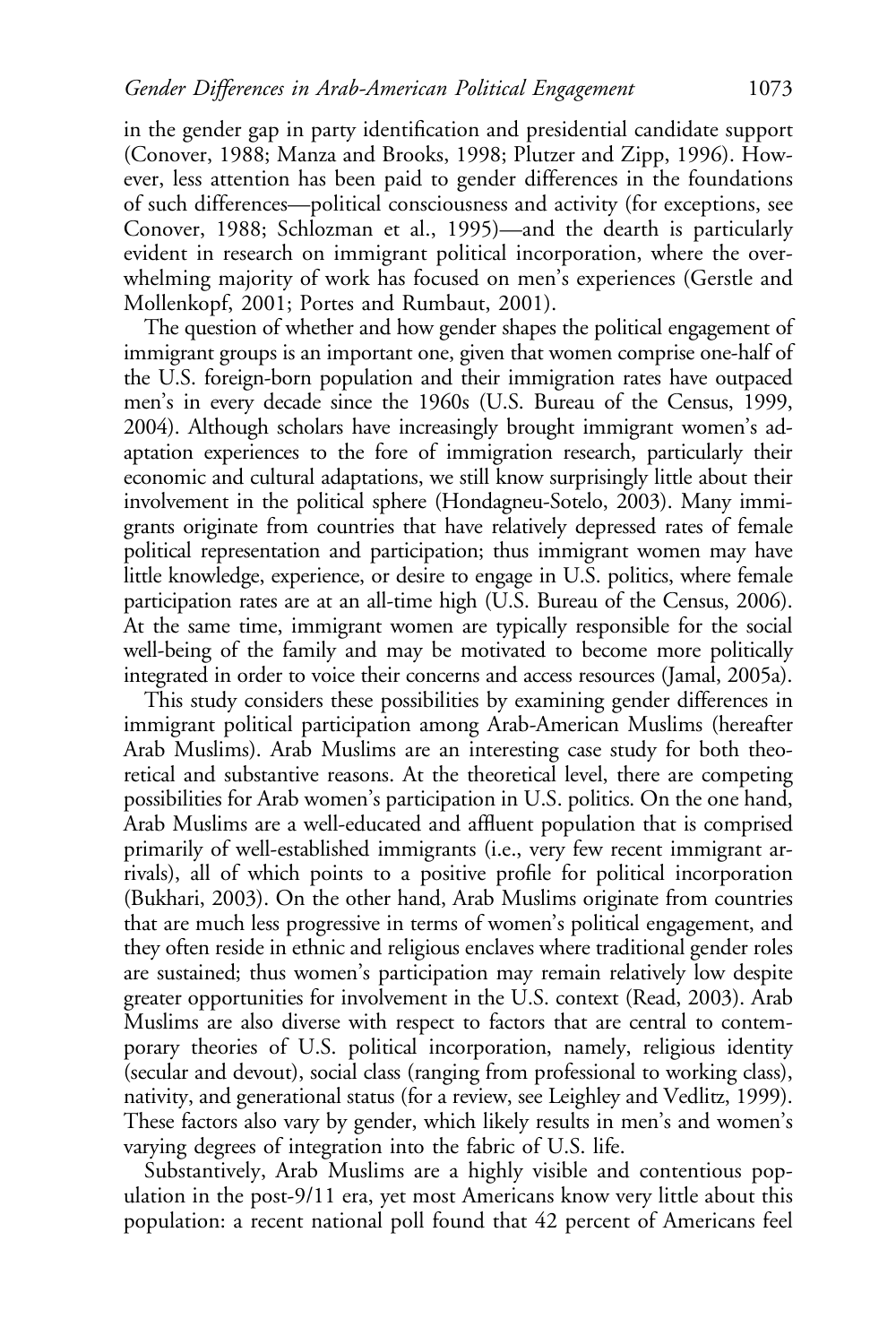that the majority of Muslims around the world are anti-American and 36 percent have an unfavorable opinion of Islam, even though 66 percent admit that they know very little or nothing about the religion (Pew Research Center, 2004, 2006). Stereotypes of Muslim women are particularly unfavorable, depicting them as oppressed, backward, uneducated, and disengaged from the economic and political realms (Read, 2004a, 2004b). However, no study to date has produced empirical evidence to corroborate or challenge these assumptions, nor has any study distinguished systematically the factors that promote or inhibit the political inclusion of Arab Muslim men and women, an important question in today's political and cultural climate (for exceptions, see Jamal, 2005a, 2005b).

Using the only national data on Arab Muslim political activity currently available, this study examines gender differences in political engagement (consciousness and activity) and assesses the degree to which dimensions of religious identity and sociodemographic differences between men and women contribute to observed differences in their attitudes and behaviors. A primary theoretical contribution is the separation of religious identity into three distinct components: political religious identity, organizational religious identity, and *subjective religious identity*. Political religious identity refers to attitudes toward Muslims participating in the U.S. political system, while the organizational and subjective dimensions are more conventional measures of strength of religiosity, such as frequency of mosque attendance and degree of mosque involvement (organizational) and frequency of prayer and importance of religion in daily life (subjective). This innovation will provide a more refined understanding of how religious identity influences political engagement in general, and how different facets of Muslim identity influence Muslim-American political consciousness and activity, in particular.

The data for this study derive from two national telephone surveys of Muslim Americans administered by Zogby International in conjunction with Georgetown University's Project MAPS: Muslim Americans in Public Spaces. Each of the surveys contains approximately 1,800 adult respondents, and weights were applied based on region, age, and gender to more accurately reflect the population at large. This study focuses specifically on Arab respondents, who numbered 514 in the 2001 survey and 642 in the 2004 survey for a combined sample size of 1,156.

In what follows, I begin by discussing current perceptions on Muslim-American political engagement to provide context for research on this understudied group. I then provide an overview of extant theories on minority political incorporation in U.S. society and assess their applicability to the Arab Muslim case. Building on these existing theories, I develop models for predicting gender differences in Arab Muslim political attitudes and behaviors and test these models with nationally representative data. I conclude with implications for future research on the inclusion of Arab Muslims in U.S. politics and for understanding how gender shapes their patterns of political incorporation.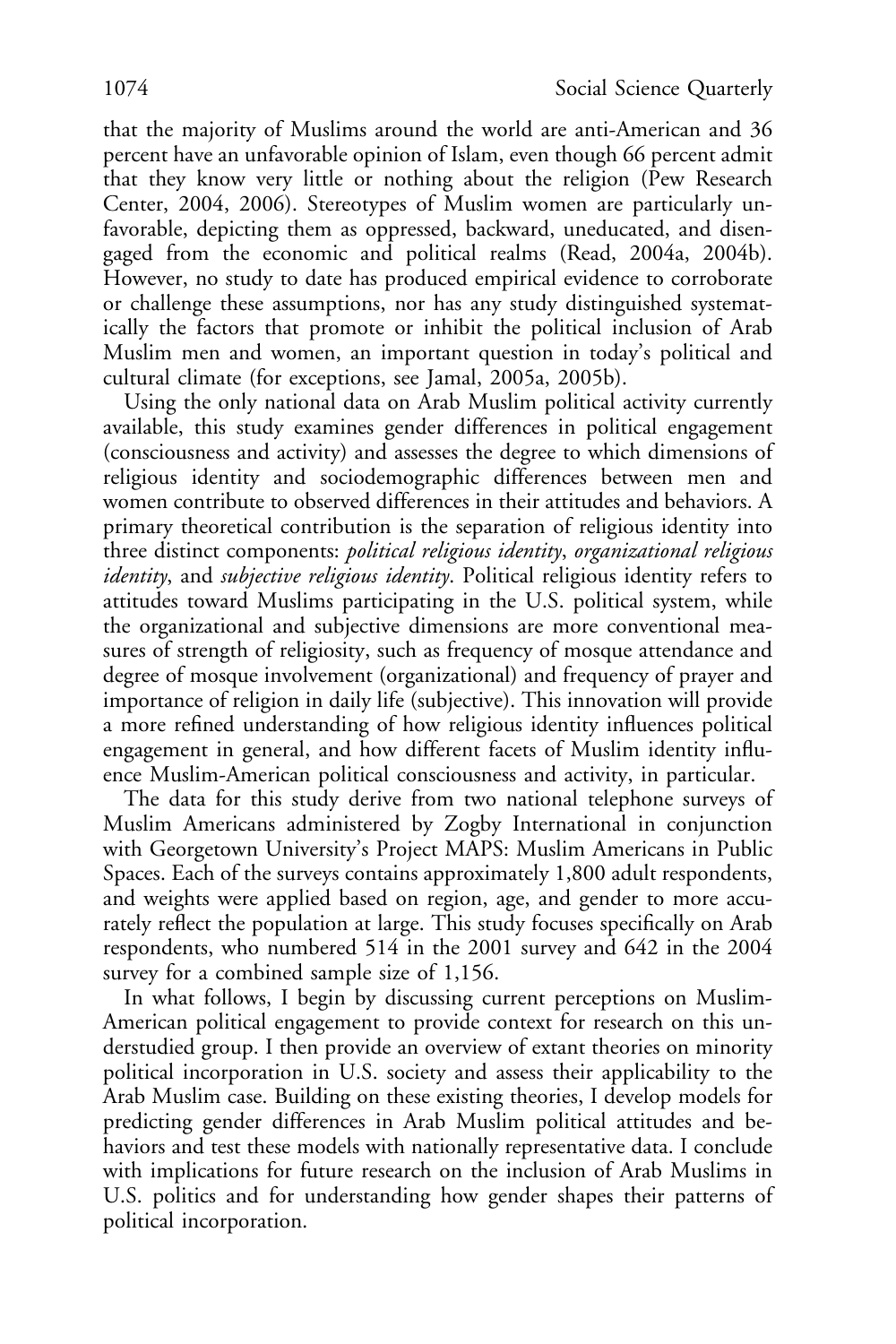#### Predictors of U.S. Political Participation: Do Muslim Americans Have What it Takes?

The question of Muslim-American democratic inclusion is not a new one. Writing for the Carnegie Corporation six years ago, Sam Afridi (2001) cautioned:

It is vital that we as a nation seek a more balanced understanding of the complexities, challenges and opportunities inherent in the emergence of the American Muslim community. To the extent that we can gain greater awareness and confront these issues, their participation will grow and democratic institutions will be strengthened. On the other hand, if American Muslims are neglected or misunderstood, our society as a whole will lose out.

The ensuing years have seen rapid changes in the political participation of the Muslim-American community. Heightened political consciousness after 9/11 facilitated mobilization efforts by Muslim-American organizations to increase their participation in the political process, and the ongoing war against terror, interpreted by many as war against Islam, has ensured that Muslim advocacy groups have an active and vocal base. In 2004, a record high number of American Muslims were elected to public office—nearly 50 percent of the 100 candidates nationwide—ranging from positions on city councils (e.g., Mohammad Khairallah, Prospect Park, NJ) to mayors (e.g., Dr. Muhammad Ali Chaudhry, Bernards Township, NJ) to state senates (e.g., Larry Shaw, NC).<sup>1</sup> There was also an unprecedented shift away from President Bush, with only 7 percent of Muslim-American voters supporting his candidacy, down from over 40 percent in 2000 (Zogby, 2004).

Despite such changes, our awareness and understanding of the dynamics that contribute to Muslim-American political participation remains limited, as does our ability to identify factors that may lead to future differences in their political ideologies and behaviors. A primary reason for the ambiguity surrounding Muslim-American political integration is the continued misconception that this is a homogeneous population. Characterizing this monolithic image is the mainstream belief among Americans that Islam is a violent religion, that Muslims are anti-American, and that Islam is incompatible with democracy (Pew Research Center, 2004). This image is also compounded by the Iraq war, the lackluster success of Arab countries to institute democratic regimes in the Middle East, and the belief that this failure reflects individual deficiencies inherent in Muslim societies, rather than structural barriers erected by a history of colonization (Abou Fadl, 2004).

However, existing evidence suggests that Muslim Americans are more diverse and more similar to other U.S. minority groups than these images

<sup>&</sup>lt;sup>1</sup>For links to articles dealing with Muslim Americans in the 2004 elections, go to  $\langle$ www.americanmuslimvoter.net/ $\rangle$  and  $\langle$ http://www.amperspective.com/ $\rangle$ .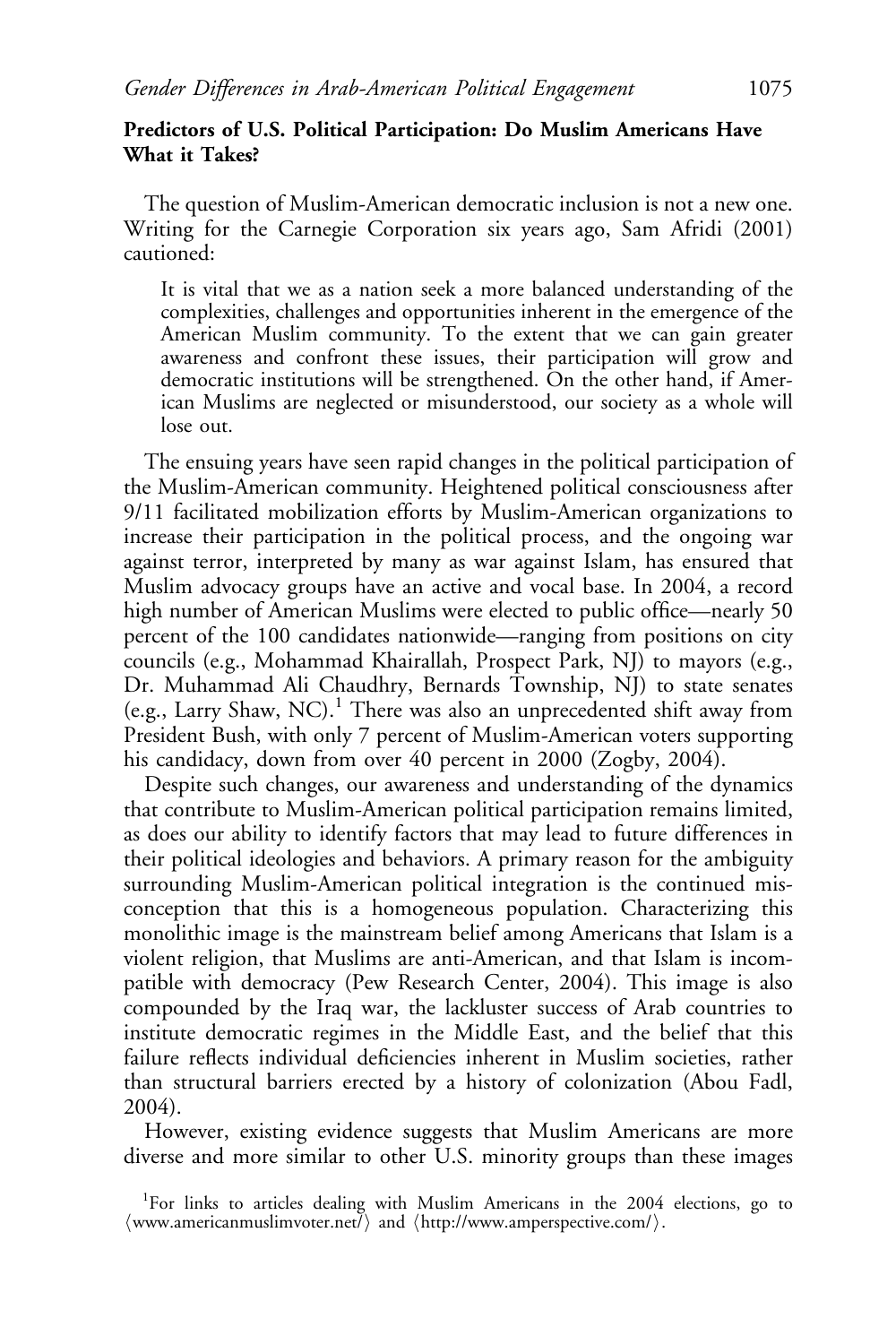would imply. As is the case for other immigrants, Muslim immigrants are selected on a number of characteristics that distinguish them markedly from Muslims in their countries of origin (Haddad, Smith, and Esposito, 2003).<sup>2</sup> On average, they tend to be more highly educated, have greater Englishlanguage fluency, and greater levels of political consciousness than those in their homelands. Most are indigenous to the Middle East and Asia (60–65 percent), but a sizeable proportion of the population is comprised of African-American, Anglo, and Hispanic converts (35–40 percent). Immigrants make up a majority of the indigenous population, but an increasing number are second- and third-generation offspring of earlier immigrant arrivals (McCloud, 2003). The indigenous population is further diverse by national origin and ethnicity, with South Asians and Arabs making up the two largest ethnic groups. In sum, Muslim Americans are characterized by considerable diversity with respect to factors that affect U.S. democratic participation, and thus may be better positioned for political integration than common stereotypes imply (Pew Research Center, 2004).

Another important characteristic to consider when examining Muslim-American political incorporation is degree of religiosity (Jamal, 2005b). Muslim Americans include the religiously devout, religiously moderate, and those who are nonpracticing and secular, basically Muslim in name only, similar to a good proportion of U.S. Christians and Jews. Among the more religiously devout, there is still a sharp distinction between being a good Muslim and being an Islamic fundamentalist. Indeed, many Muslim Americans emigrated from countries in the Middle East, in part to practice their religion more freely in the United States (Haddad and Smith, 1996). However, the evidence on how religious identity affects political participation is mixed. Some find that Islamic beliefs discourage participation in U.S. politics (Khan, 2003), while others find that religious involvement is positively associated with political participation for Arab Muslims but less so for South-Asian and African-American Muslims (Jamal, 2005b). A lack of quality measures on religious identity contributes to these mixed findings— What dimensions of Muslim identity affect political participation and in what direction?<sup>3</sup> For example, to what extent are personal dimensions of Muslim identity, such as the importance of Islam in daily life, relevant for political involvement? To what extent do more politicized aspects of Muslim identity affect political attitudes and activities? In other words, what is it about being Muslim that matters for political incorporation and does this vary for men and women? This study will address these questions, as detailed below.

<sup>&</sup>lt;sup>2</sup>Size estimates of the population are contentious, ranging anywhere from 2 million to 8 million, but there is more agreement on the social and demographic composition of the community.

<sup>&</sup>lt;sup>3</sup> Personal communication with Yvonne Haddad, Professor of History and Islamic Studies at Georgetown University.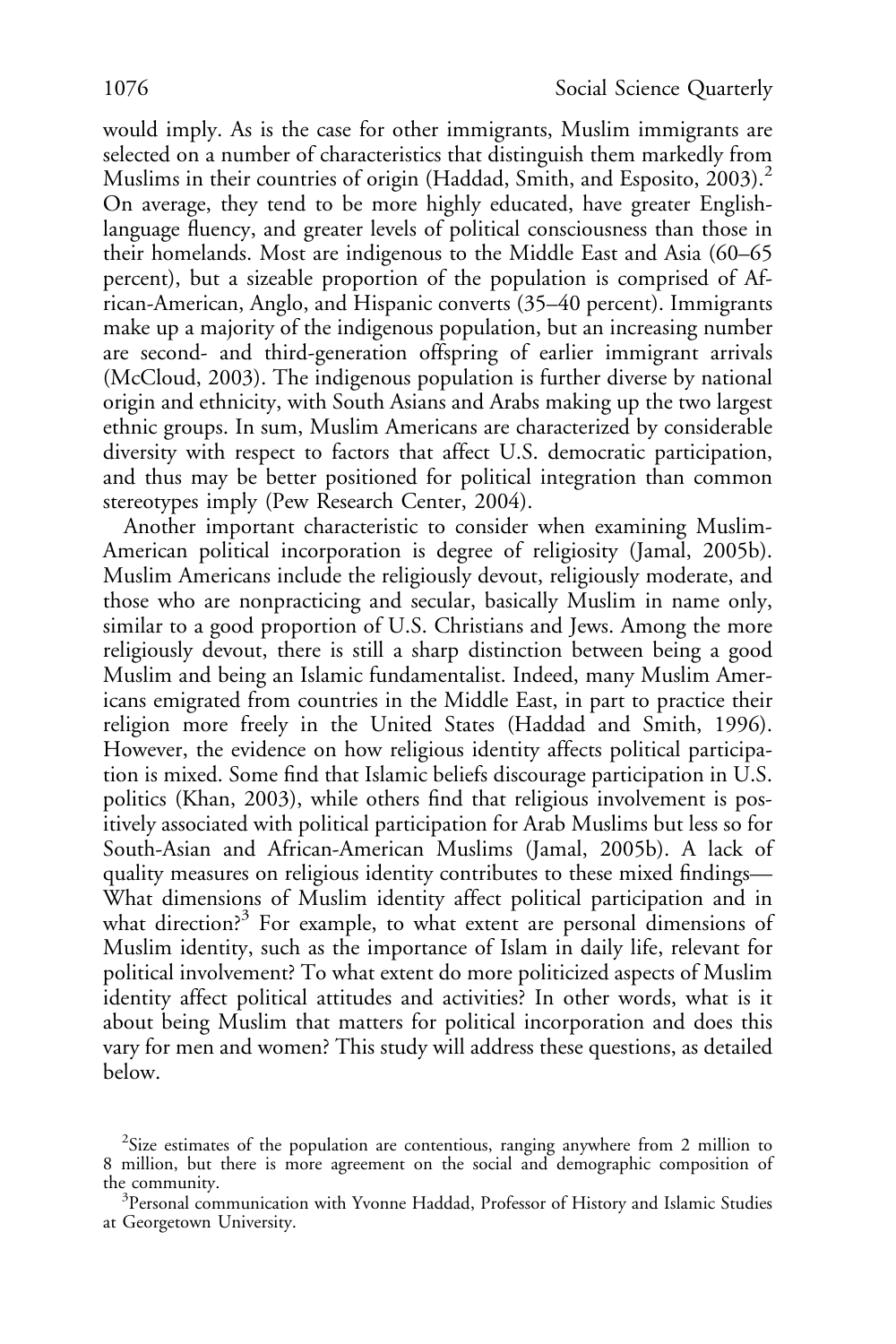## Theoretical Models of Minority Democratic Inclusion: Bringing Muslims In

The diversity that characterizes Muslim Americans is central to contemporary explanations for differences in U.S. political incorporation, particularly for examining differences between and within U.S. racial and ethnic groups (Gerstle and Mollenkopf, 2001; Leighley and Vedlitz, 1999; Portes and Rumbaut, 2001, 2006). The leading theories include the socioeconomic status model, group identity model, cultural adaptation model, and group conflict model: persons with higher levels of educational attainment and income, greater levels of group consciousness, longer duration of U.S. residency, better English-language skills, and higher levels of conflict with mainstream society tend to be more politically active than are those without these characteristics. Underpinning each of these arguments is the idea that individuals with more at stake in political outcomes are more motivated to try to influence such outcomes.

The group identity model is especially relevant for Muslim Americans, given the growing research that links religious group identity to political participation among other minorities, such as African Americans (Harris, 1994, 1999; Patillo-McCoy, 1998). Religious attendance is frequently found to increase political participation, and the argument is that religious communities provide a context for their members to forge a collective identity that, in turn, stimulates political activity to address issues that are salient to the group, such as social inequalities (Harris, 1999). In the Muslim-American case, active participation in a mosque may create a sense of communal identity that fosters political activity to address concerns about discrimination and the restriction of civil liberties in the post 9/11 era and the escalating Middle East conflict. On the other hand, frequent mosque participation may reinforce the belief espoused by some religious scholars that Muslims should abstain from participating in non-Islamic political systems, such as that of the United States (Khan, 2003).

These models are not mutually exclusive, nor do they operate in a vacuum. They interact with each other and with demographic characteristics, such as race/ethnicity, national origin, duration of U.S. residency, and age, to marshal civic engagement. For example, more recent immigrant arrivals typically have stronger ties to their ethnic identities and may live in ethnic enclaves for social and economic support on arrival in the United States. They may also experience greater levels of discrimination, which in turn strengthens their group consciousness and affects their decisions to participate in the political process (interaction of the cultural adaptation, group identity, and group conflict models). Empirical analysis allows researchers to test the degree of overlap between these models and tease out their independent and joint effects on political engagement. Taken together, these theoretical models account for much of the variation in political activity between and within U.S. racial/ethnic groups, such as whites, blacks, and Latinos (Leighley and Vedlitz, 1999).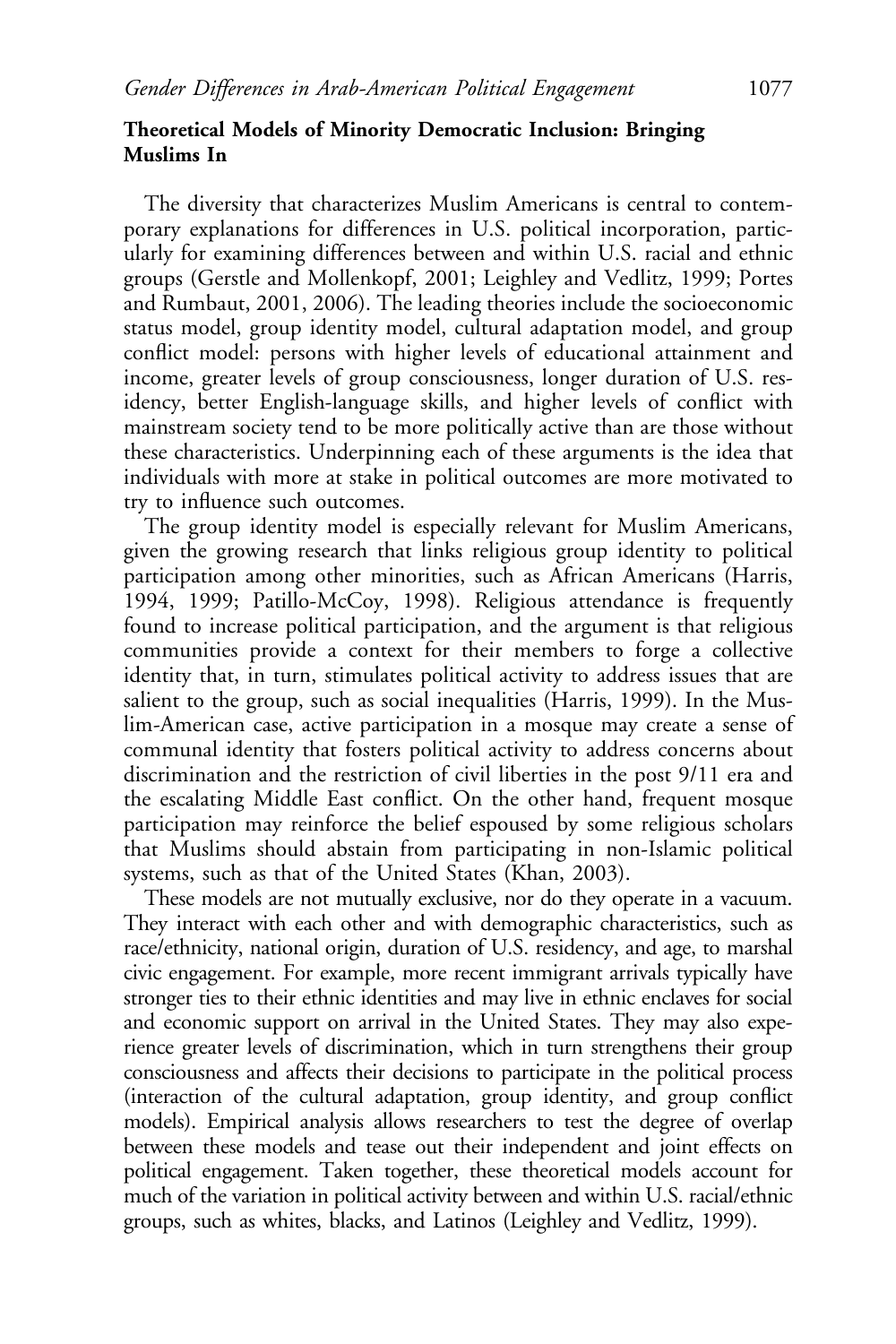To date, however, this body of literature has been largely divorced from assessments of Muslim-American political participation. The dearth of knowledge about this group is evidenced in several recent scholarly publications on U.S. immigrant political integration, none of which contain a single reference to Muslims, Arabs, or Middle Easterners in their indices (for examples, see Gerstle and Mollenkopf, 2001; Portes and Rumbaut, 2001). A lack of data on Muslim Americans has been a primary reason for their exclusion from mainstream research. Exceptions to this general pattern are Amaney Jamal's (2005a, 2005b) case studies on the effects of mosque involvement on Muslim-American political incorporation in the New York City area. These studies provide important insights into Muslim-American political and civic participation, finding that mosques promote group consciousness and serve as a vehicle for the political mobilization of Arab Muslims. However, the studies are limited to the New York City area, based on a total of 335 interviews, and contain no information on income, duration of U.S. residency, or other important predictors of political integration. Thus, the ability to make broader generalizations to the Arab Muslim population or make comparisons to other U.S. minority groups remains limited.

A final missing piece of the puzzle on Muslim-American political engagement is the gender question, or the degree to which women participate in the political realm. The gender question is an important one because current theoretical models suggest mixed outcomes for women's degree of involvement in U.S. politics. On the one hand, we might expect fairly low levels of political activity among Arab Muslim women, especially immigrant women, because women's participation rates in the Middle East are relatively low and may translate to the U.S. context (Moghadam, 1994). Socialized in countries where women occupy few, if any, high-profile political positions and have little say in political processes, Arab immigrant women may have little knowledge, resources, or desire to be politically active in the United States. This argument stems from the childhood socialization literature that states that differences in men's and women's political attitudes and behaviors stem from sex-role differentiation in early life that lasts over the lifecourse (for a good review, see Manza and Brooks, 1998). In a similar vein, the adult socialization literature would point to traditional familial arrangements and women's roles as wives and mothers as particularly consequential for their political involvement (Manza and Brooks, 1998:1240). Thus we might expect Arab women to have lower levels of involvement in the political arena than Arab men given their adult (and childhood) roles in the domestic sphere (Read, 2004a). A final argument for gender differences in Arab Muslim political involvement stems from the religion-politics literature. Though there is limited evidence on whether and how the influence of religion on political activity varies by gender, $4$  research on African-

<sup>&</sup>lt;sup>4</sup>Some studies have examined the influence of religion on partisanship and voting behaviors of men and women but not the precursors to these behaviors—such as political consciousness, activism, and activity.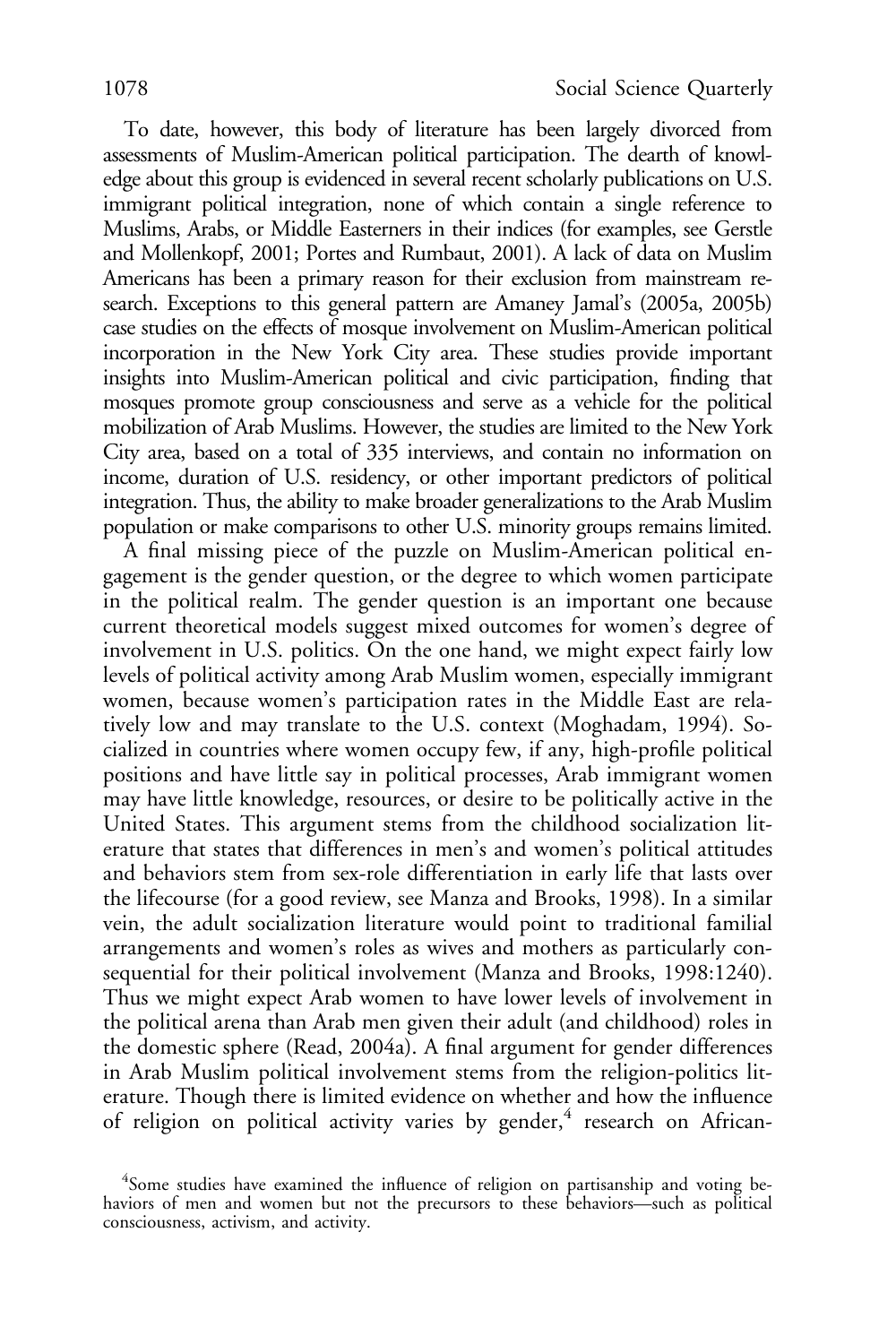American political activism does suggest that religious participation has different effects on men's and women's political activity (Harris, 1994, 1999). Specifically, religion promotes political activism for both African-American men and women but is less stimulating for women (Robnett, 2006), and one possible explanation is that the black church is patriarchal and encourages a clear separation between men's and women's roles that promotes leaving the running of the country to men (Collins, 2004).

In contrast to theories predicting low levels of political involvement among Arab Muslim women, there are also reasons to expect them to have fairly high levels of political activity. First, religious identity may actually encourage rather than dampen women's political involvement. In his research on African Americans, Harris (1994, 1999) argues that black women benefit politically from their participation in church activities and points to the fact that black women had higher levels of voter turnout in 1984 as an indication that church attendance facilitates a ''sense of civic duty'' and "exposes church goers to political information" (1999:172; see also Robnett, 2006). Although men are considerably more involved than women in mosque activities in the Middle East, their rates of participation are more equivalent in the United States, which may contribute to similar levels of involvement in the political realm. Indeed, a recent case study of Arab Muslim immigrants in the Detroit metro area found that women were more involved in mosques, and thus had higher levels of group consciousness and were more likely to be politically active than their male counterparts (Jamal, 2005a). Theories of immigrant selectivity provide a second reason to expect high levels of political activity among Arab Muslim women (Portes and Rumbaut, 2006:ch. 5; Rumbaut, 1997). Immigrants to the United States, on average, are not randomly selected from their countries of origin; rather, they are often more highly educated and progressive than the population at large. This has been the case for Arab immigrants, many of whom came to the United States as highly skilled laborers or came to earn their degrees in U.S. universities and never returned (Suleiman, 1999). Thus, Arab immigrant women may be more politically active than their counterparts in the Middle East, particularly in a context that promotes women's participation.

Given the literatures outlined above, this study aims to answer two overarching questions: (1) To what extent is there a gender gap in Arab Muslim political engagement? and (2) To what extent are observed differences between men and women mediated by differences in their socioeconomic status, religious group identity, cultural adaptation, perceptions of group conflict, and other background characteristics (i.e., contemporary models of minority political inclusion/exclusion)? For example, women may have lower levels of political consciousness than men, and this difference may be explained mainly by differences in their socioeconomic statuses. Alternatively, there may be an independent effect of gender such that women remain significantly different from men after accounting for possible mediating mechanisms, suggesting that other factors are influencing their political participation.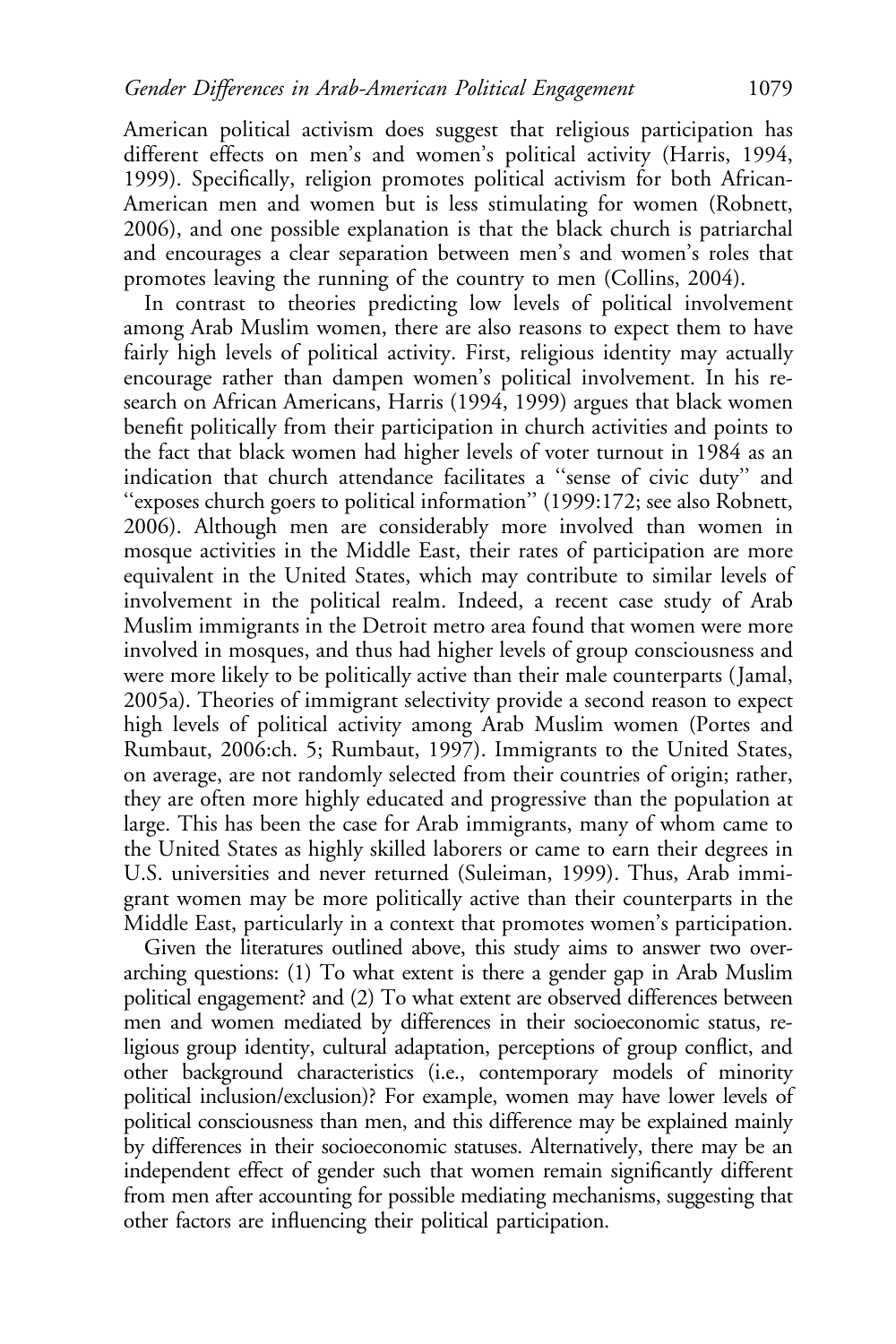## Data and Methods

This study uses the only national data currently available on Muslim-American political attitudes and behaviors to examine these questions. The data consist of two telephone surveys administered in 2001 and 2004 by Zogby International in conjunction with Georgetown University's Project MAPS. Each of the surveys contains approximately 1,800 adult respondents, and weights were applied based on region, age, and gender to more accurately reflect the population at large. Phone interviews were conducted with persons, 18 years and older, nationwide who identify themselves as Muslim. The telephone list was created by matching the zipcodes of 300 randomly selected Islamic centers with their respective local telephone exchanges. Listings of common Muslim surnames were then identified from the local telephone exchanges and called. The margin of sampling error for each survey is  $\pm 2.3$  percent. This study focuses specifically on Arab respondents, who numbered 514 in the 2001 survey and 642 in the 2004 survey for a combined sample size of  $1,156.5$ 

There are several advantages to using the survey data. First, they are immensely valuable given the lack of national information on Muslim Americans; most national data sets contain too few Muslims for meaningful analysis (e.g., General Social Survey) or do not contain questions on religion (e.g., U.S. Census). The lack of such data has limited our knowledge to case studies of Muslim-American communities, which, while useful, have obscured the diversity that characterizes this group because concentrated communities tend to be more homogeneous than the population at large with respect to nativity, religiosity, socioeconomic status, and other characteristics known to influence political and civic engagement. Second, although the survey data have been used to produce informative reports, no study to date has used them to systematically analyze Muslim-American political incorporation.<sup>6</sup>

In addition to being nationally representative, these data contain detailed indicators on the dependent and independent variables of interest for this study. The primary dependent variable is political engagement, which I separate into two distinct components: political consciousness and political activity. Political consciousness is measured with four items that gauge the salience of political participation: (1) importance of participating in politics, (2) importance of children participating in politics, (3) frequency of

<sup>&</sup>lt;sup>5</sup>The two data sets were combined due to the relatively small sample sizes of Arabs in each data set. In ancillary analyses not shown here, the findings were nearly identical when the regression models were run on each of the data sets separately. Merging the data makes the findings more robust. <sup>6</sup>

 ${}^{6}$ For a list of produced reports, see the MAPS Project webpage at  $\langle$ www.projectmaps. com $\rangle$ .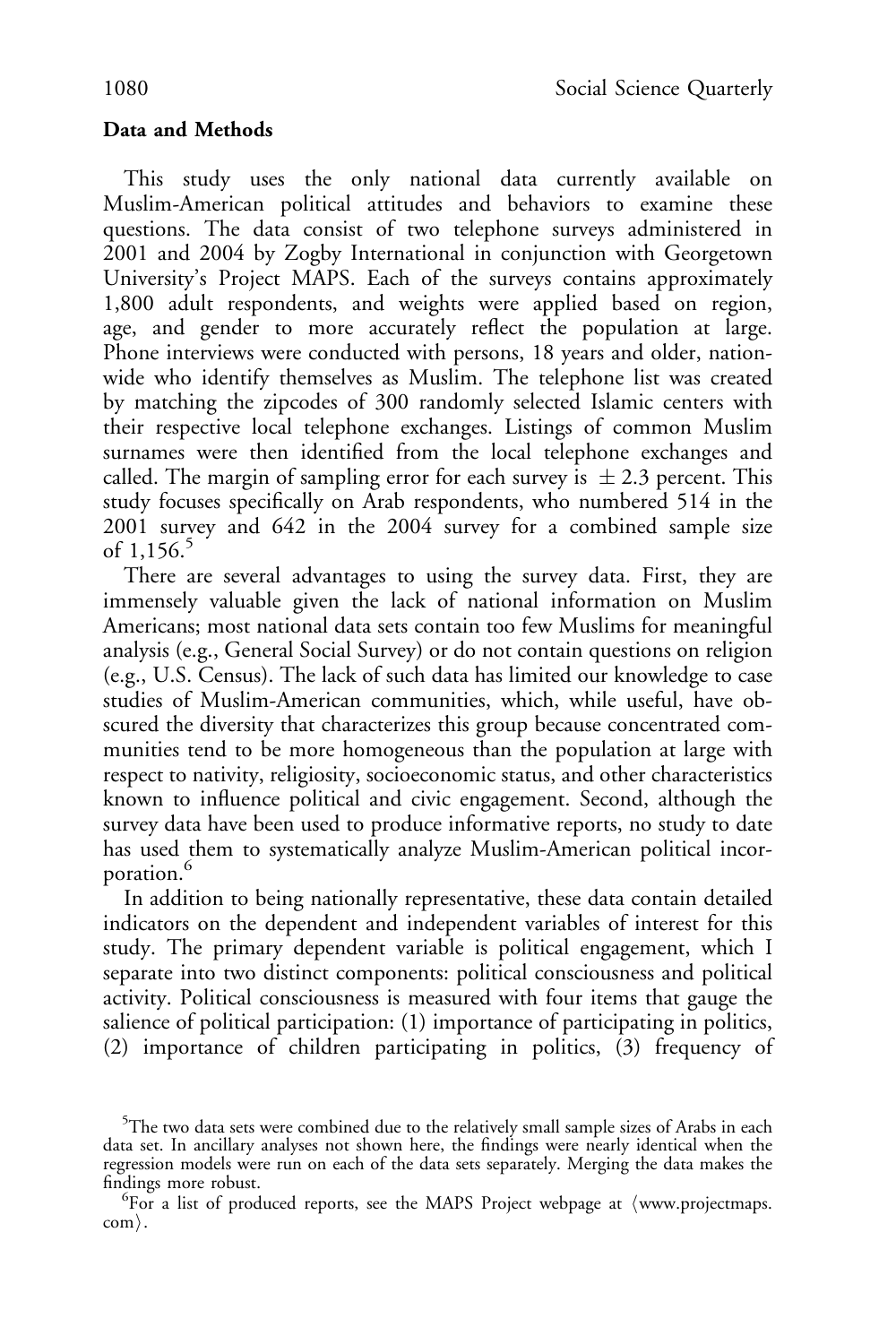discussing politics with family and friends, and (4) degree to which government and public affairs are followed. These items are combined into a political consciousness scale ranging from 2 to 10, with high internal validity (Cronbach's alpha  $= 0.694$ ). Political activity is also a scaled item, consisting of six measures: (1) active member of a political party, (2) ever attend a political rally, (3) ever participate in a boycott, (4) ever contribute or volunteer for a political campaign, (5) ever visited a political website, and (6) ever called or written a politician. The scale ranges from 0 to 6 and has a high internal validity (Cronbach's alpha  $= 0.698$ ).

The independent variables tap into each of the theoretical models outlined in the previous section. The most important model for this study is the religious identity model, which I separate into three components that tap distinct aspects of religious identity. The first component is ''subjective religious identity,'' which is measured with three variables that are combined into a scale that has a high internal validity (importance of religion in daily life, frequency of prayer, and importance of Islam; Cronbach's al $pha = 0.709$ ). The second component is "political religious identity," which is gauged with two dummy variables that measure favorability toward mosques expressing views on politics and favorability toward religious leaders discussing politics and political candidates in the mosque  $(1 =$  strongly favor/favor). The final component is ''organizational religious identity,'' which is measured with two dummy variables that tap into the degree of mosque participation  $(1 =$  attend mosque once a week or more and  $1 =$  very involved in mosque activities). The other theoretical models of interest for this study include the socioeconomic status model, which is captured with questions on education and family income; the cultural adaptation model, which is measured with questions on nativity and duration of U.S. residence; and the group conflict model, which is gauged with a dummy variable that captures experiences of discrimination. Finally, I control for age to account for possible generational differences in political engagement.

A limitation of the survey data is that they likely underrepresent the secular Muslim-American community because the sampling strategy focused on areas with high mosque concentration. However, as the analysis below shows, there is considerable variation in the sample's degree of religiosity, ranging from secular to religiously conservative Muslim Americans. Moreover, a focus on the more religiously devout is particularly appropriate for this study given the focus on how various dimensions of religious identity influence political participation and given current national attitudes toward Muslim Americans—religiously devout Muslim Americans are more visible, more susceptible to stereotyping, to racial profiling, and to discrimination than secular Muslim Americans, many of whom are more integrated into U.S. society. Thus, demonstrating diversity within this subgroup will make huge strides toward correcting monolithic images of Muslim Americans.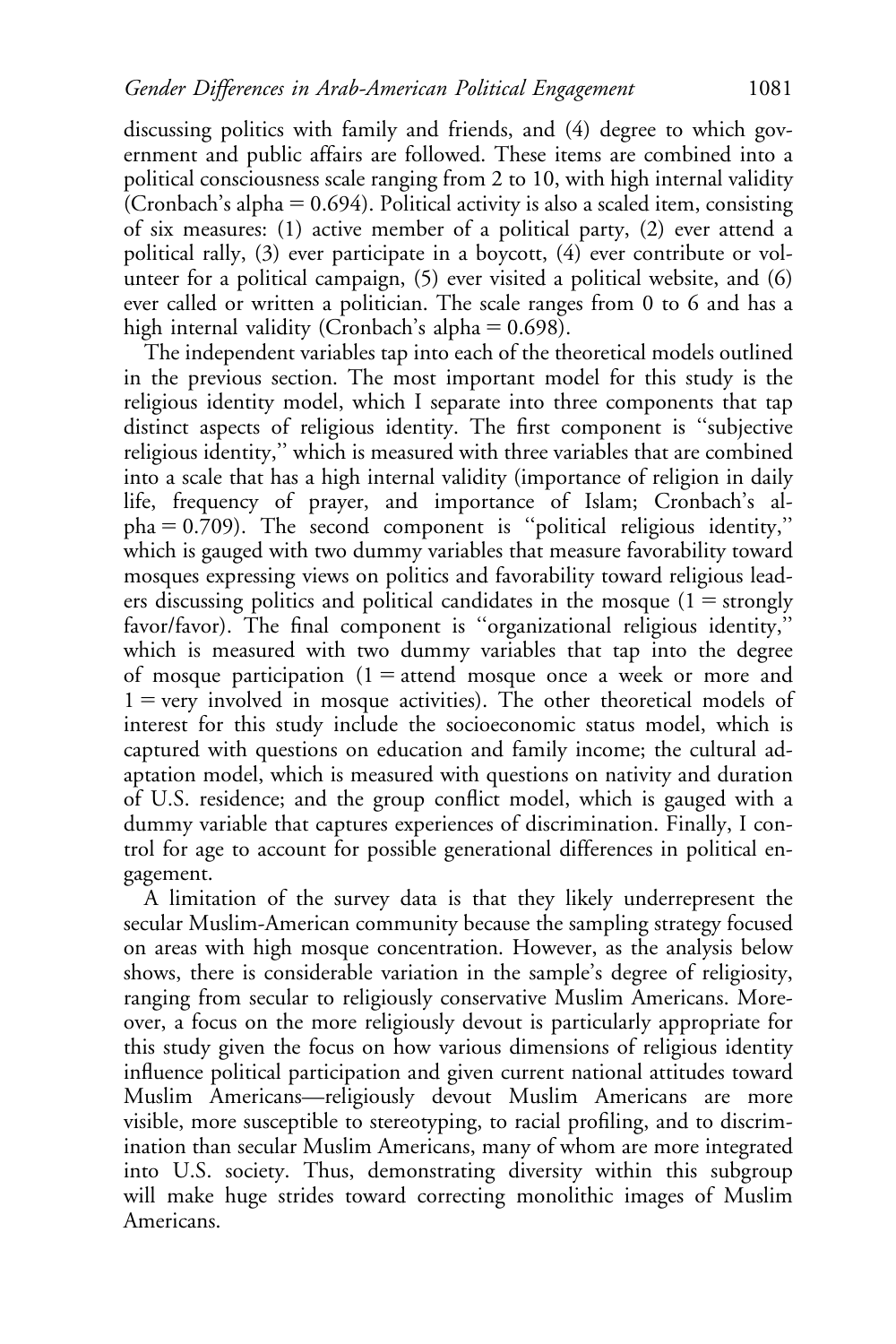## Gender, Religious Identity, and Arab Muslim Political Involvement

The analysis begins by determining the degree to which men and women differ in their political engagement and then examines possible factors that might explain observed differences. As seen in Table 1, the gender cleavage in party identification among Arab Muslims follows the national trend, with women being more likely than men to affiliate with the Democratic Party (35.7 percent compared to 26.4 percent) and less likely to affiliate with the Republican Party (12.4 percent compared to 21.0 percent). Following prior work on this group, a sizeable proportion of both women and men consider themselves independents (20.9 percent and 28.8 percent, respectively). Turning to registration and voting, the overwhelming majority of men and women are registered voters (85.1 percent and 78.7 percent), which surpasses the national average of 72.1 percent in 2004 (U.S. Bureau of the Census, 2006). This is somewhat surprising given that most of the sample is comprised of immigrants to this country (87.6 percent of men and 73.0 percent of women); however, the national average for naturalized citizens is also fairly high at 61.2 percent. The gender gap in voting only partly tracks with differences in party affiliation: women were less likely than men to have voted for Bush in the 2000 elections (31.9 percent compared to 40.1 percent), but there is no significant difference in the likelihood of voting for Gore (12.6 percent and 14.1 percent), with both men and women favoring other candidates such as Ralph Nader. Gender differences in other measures of political activity are fairly small. About one-fourth of men and women are active members of a political party, one-third of both groups have participated in a boycott, and nearly one-half have attended a political rally. Men are significantly more likely than women to have called or written a politician and to have visited a political website.

In terms of political consciousness, again, women are slightly less involved than men on each of the dimensions. Men are more likely to report that it is "very important" to participate in politics (52.9 percent compared to 42.9 percent) and to consider it ''very important'' for children to participate in the political arena (57.2 percent compared to 51.9 percent). They are also more likely to "closely follow" government and public affairs and to "frequently'' discuss politics with family and friends. Overall then, the story is twofold: (1) both Arab men and women have relatively high levels of political consciousness and activity, (2) Arab women have slightly lower levels of engagement than Arab men, and (3) Arab women have much higher levels than would be expected given extant theory and popular stereotypes of this group.

What might account for observed differences in men's and women's political engagement? In addition to standard sociodemographic factors, this study is particularly interested in examining how religious identity influences political participation. Not surprisingly, the overwhelming majority of the sample were raised as Muslims (Muslim converts are typically African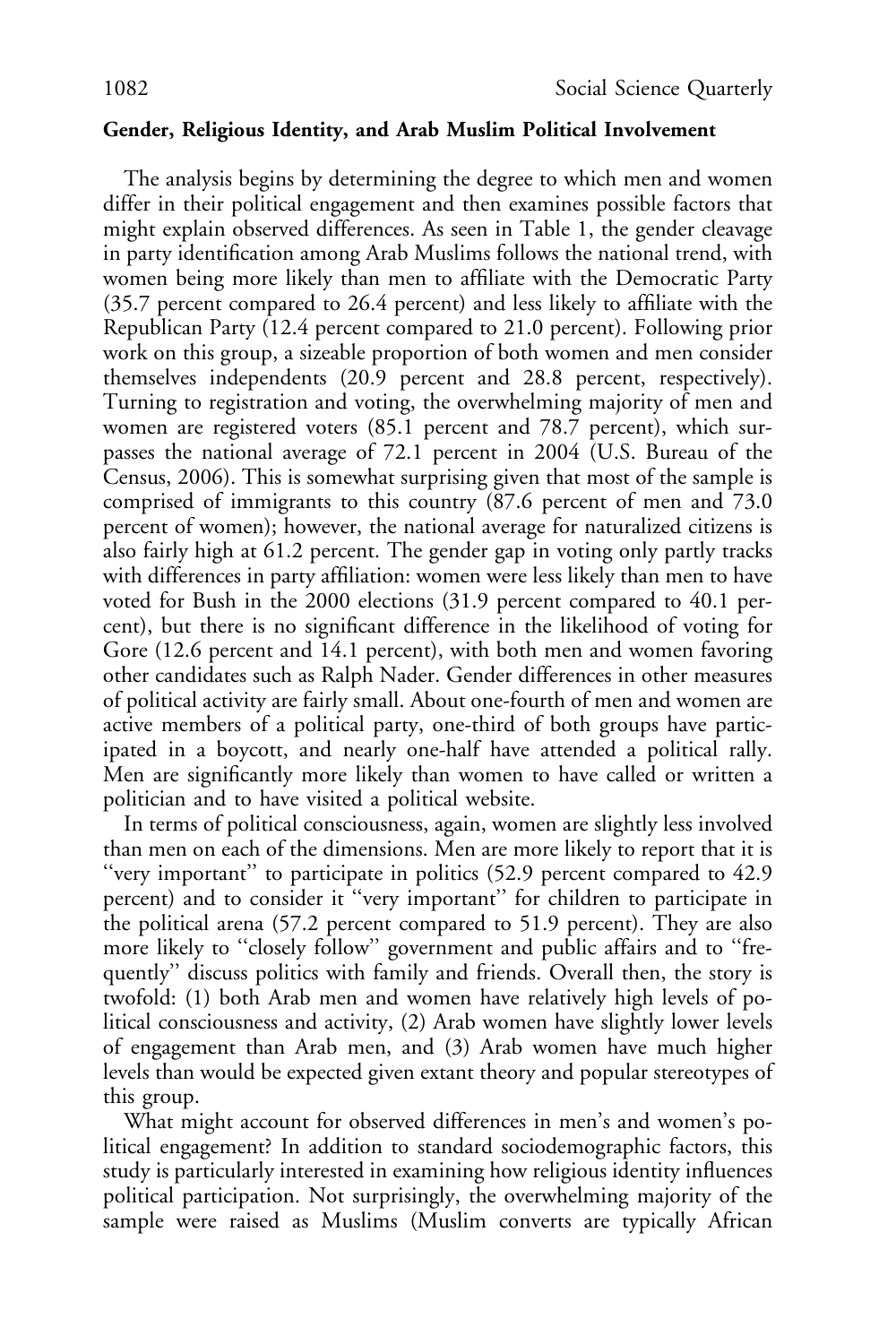## TABLE 1

## Gender Differences in Arab Muslim Political Engagement, 2001 and 2004 ( $N = 1,156$ )

|                                                                                                               | Women     | Men       |           |
|---------------------------------------------------------------------------------------------------------------|-----------|-----------|-----------|
|                                                                                                               | $N = 445$ | $N = 711$ | $\chi^2$  |
| Political Activity                                                                                            |           |           |           |
| Party affiliation                                                                                             |           |           |           |
| Democrat                                                                                                      | 35.7      | 26.4      | **        |
| Republican                                                                                                    | 12.4      | 21.0      | $**$      |
| Independent                                                                                                   | 20.9      | 28.8      | **        |
| Registered voter                                                                                              | 78.7      | 85.1      | **        |
| Voted for Bush in 2000 election                                                                               | 31.9      | 40.1      | **        |
| Political activity scale (mean scores, ranges from 0 to 6)                                                    | 2.0       | 2.4       | **        |
| Active member of political party                                                                              | 23.1      | 22.9      | ns        |
| Ever attended a political rally                                                                               | 42.0      | 44.9      | ns        |
| Ever participated in a boycott                                                                                | 31.7      | 36.0      | ns<br>*** |
| Contributed or volunteered for political campaign                                                             | 26.7      | 38.7      | **        |
| Visit political websites                                                                                      | 35.3      | 44.4      | $\ast$    |
| Called or written a politician                                                                                | 46.7      | 54.1      |           |
| Political Consciousness                                                                                       |           |           | $\star$   |
| Political consciousness scale (mean scores,                                                                   | 7.6       | 8.0       |           |
| ranges from 2 to 10)                                                                                          | 42.9      | 52.9      | $**$      |
| Very important to participate in politics                                                                     | 51.9      | 57.2      |           |
| Very important for children to participate in politics<br>Frequently discuss politics with family and friends | 42.5      | 48.8      | t<br>t    |
| Closely follow government and public affairs                                                                  | 57.5      | 68.8      | **        |
| Experienced discrimination                                                                                    | 66.5      | 57.2      | $**$      |
| Religion                                                                                                      |           |           |           |
| Converted to Islam                                                                                            | 4.0       | 1.8       | *         |
| Subjective religiosity scale (ranges from 3 to 13)                                                            | 11.6      | 10.6      | $* *$     |
| Pray all five salahs daily                                                                                    | 59.6      | 43.9      | **        |
| Religion very important                                                                                       | 85.4      | 68.9      | **        |
| Role of Islam very important in daily life                                                                    | 82.2      | 71.2      | $* *$     |
| Organizational religiosity                                                                                    |           |           |           |
| Very involved in mosque activities                                                                            | 9.4       | 9.6       | ns        |
| Not at all involved in mosque activities                                                                      | 35.5      | 40.5      | ns        |
| Attend mosque more than once/week                                                                             | 11.2      | 23.2      | **        |
| Political religiosity                                                                                         |           |           |           |
| Mosques should express views on politics                                                                      | 57.1      | 60.3      | ns        |
| Imams should be allowed to discuss politics                                                                   | 38.4      | 45.3      | $\star$   |
| at the mosque                                                                                                 |           |           |           |
| Demographics                                                                                                  |           |           |           |
| Foreign-born                                                                                                  | 73.0      | 87.6      | **        |
| Duration of U.S. residency                                                                                    |           |           |           |
| Less than 5 yrs                                                                                               | 4.1       | 2.1       | ns        |
| 5 to 9 yrs                                                                                                    | 11.3      | 7.5       | ns        |
| 10 to 19 yrs                                                                                                  | 32.6      | 26.5      | ns        |
| 20 yrs or more                                                                                                | 53.6      | 63.9      | **        |
| Bachelor's education or higher                                                                                | 51.9      | 70.7      | **        |
| Family income \$75,000 or higher                                                                              | 23.1      | 38.5      | **        |
| Age in years (mean)                                                                                           | 38.5      | 45.0      | **        |

 $\chi^2$  indicates significant differences at  $\phi$  = 0.10; \*p = 0.05; \*\*p = 0.01.

 $ns = not$  significant.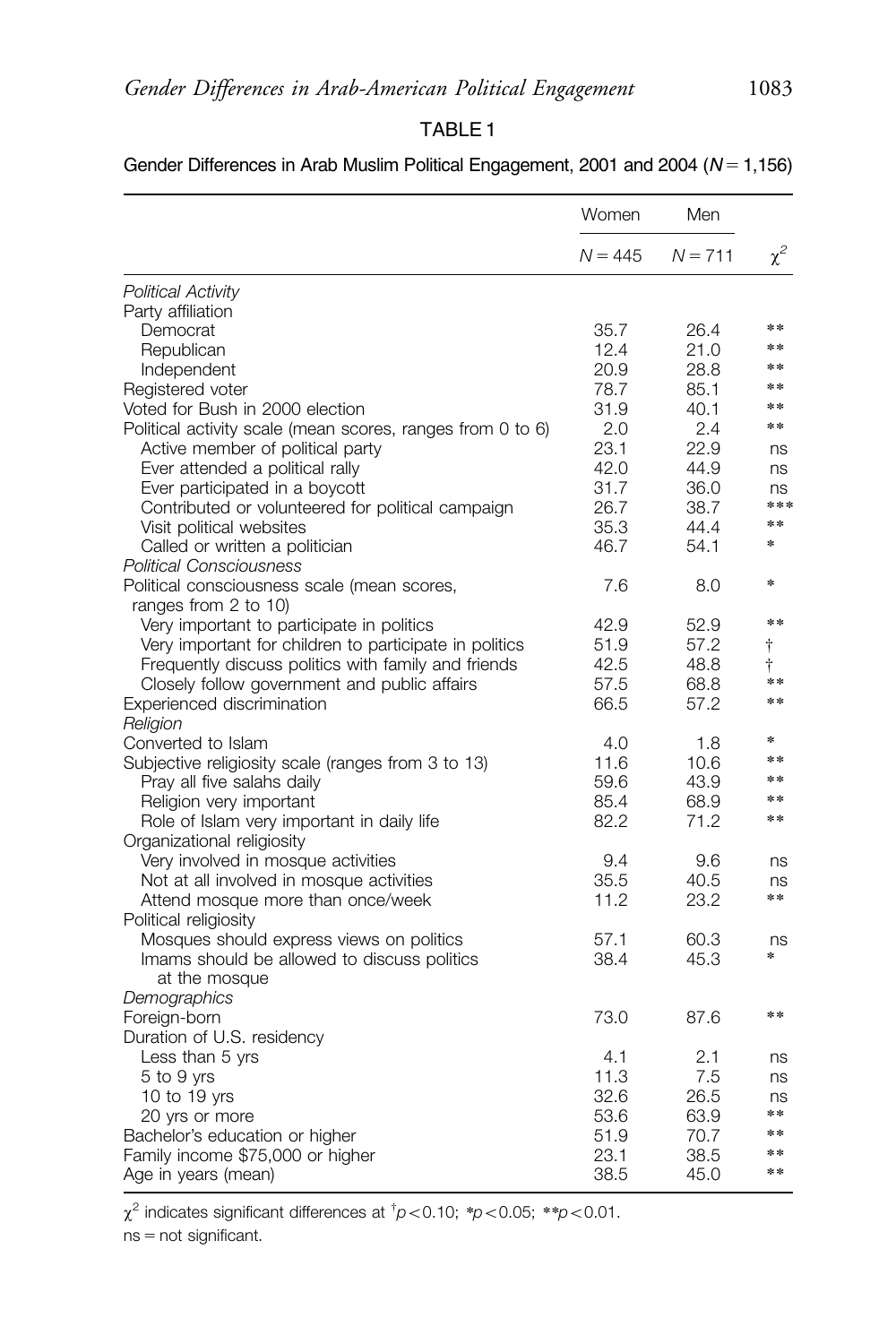American or white), thus religious conversion is not a factor in the political mobilization of this group. Women have higher levels of subjective religiosity than men—they pray more frequently and are more likely to consider religion very important in their daily lives—but do not differ in their degree of involvement in mosque activities (roughly 10 percent of both groups say they are ''very involved'' in mosque activities and over one-third say they are ''not at all involved''). In contrast, men are twice as likely to attend the mosque more than once per week (23.2 percent compared to 11.2 percent of women). The results are mixed on the final dimension of religious identity—political religiosity. Here, an equally high proportion of women and men feel that mosques should express their views on politics (57.1 percent and 60.3 percent), but men are much more likely to believe that imams, or religious leaders, should discuss politics in the mosque (45.3 percent compared to 38.3 percent of women).

Other factors that may contribute to gender cleavages in political engagement include differences in men's and women's socioeconomic statuses, degree of cultural adaptation, and experiences of discrimination. Men are significantly more likely than women to have a bachelor's degree or higher (70.7 percent compared to 51.9 percent), but both groups have much higher levels of educational attainment than the national average. Men are also older and have higher family incomes than women, which may contribute to differences in their political activity. The vast majority of the immigrants, both men and women, have lived in the United States for five years or more and a greater proportion of men have lived in the United States for 20 years or more (63.9 percent compared to 51.9 percent); again, this may help explain their greater levels of political engagement. Finally, women are more likely than men to report having experienced discrimination.

Tables 2 and 3 provide a more detailed examination of the extent to which the aforementioned factors explain the gender gap in political consciousness (Table 2) and activity (Table 3). Model 1 examines the effects of gender while controlling for age, nativity, duration of U.S. residence, and U.S. region. Model 2 adds socioeconomic status and discrimination, and Model 3 adds religious identity measures. Changes in the gender coefficient across models will help identify factors that contribute to differences in men's and women's political involvement. As seen in the tables, women have lower levels of political consciousness and activity than men after controlling for differences in their age, nativity, and duration of residence (Model 1). Differences in men's and women's socioeconomic positions partly accounts for the gender cleavage (gender gap diminishes from Model 1 to Model 2); however, women remain significantly less engaged in the political realm based on these two measures. It is important to note that these factors operate as expected: newer immigrants have much lower levels of political engagement than do U.S.-born persons, while more established immigrants have levels of involvement that approach those of the native-born population. Those who are better educated and in higher income brackets also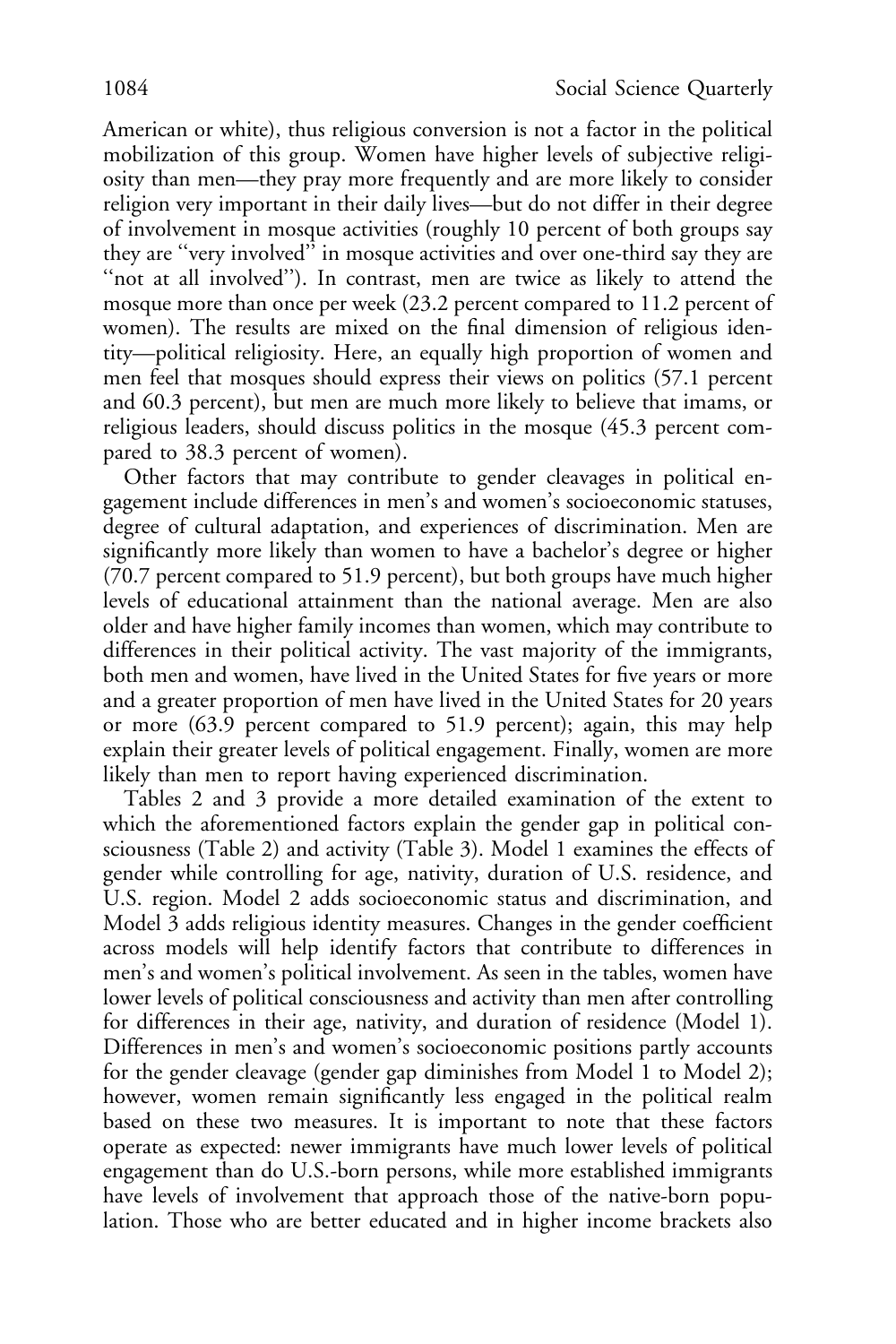#### TABLE 2

| <b>Political Consciousness Scale</b>                                                                                  |                              |                              |                                                         |  |  |  |
|-----------------------------------------------------------------------------------------------------------------------|------------------------------|------------------------------|---------------------------------------------------------|--|--|--|
|                                                                                                                       | Model 1                      | Model 2                      | Model 3                                                 |  |  |  |
|                                                                                                                       | в                            | В                            | B                                                       |  |  |  |
| Female                                                                                                                | $-0.345**$<br>(0.114)        | $-0.238*$<br>(0.108)         | $-0.144$<br>(0.113)                                     |  |  |  |
| Bachelor's degree or higher                                                                                           |                              | $0.470**$                    | $0.410**$                                               |  |  |  |
| Family income $> $75,000/yr$                                                                                          |                              | (0.116)<br>$0.645**$         | (0.116)<br>$0.615**$                                    |  |  |  |
| Experienced discrimination                                                                                            |                              | (0.119)<br>$0.729**$         | (0.118)<br>$0.626**$                                    |  |  |  |
| High subjective religiosity                                                                                           |                              | (0.109)                      | (0.110)<br>$-0.037$                                     |  |  |  |
| Organizational Religiosity<br>Attend mosque more than 1/week                                                          |                              |                              | (0.022)<br>0.023<br>(0.045)                             |  |  |  |
| Very involved in mosque activities                                                                                    |                              |                              | $0.456*$                                                |  |  |  |
| Political Religiosity<br>Mosques should express<br>political views<br>Okay for imams to discuss<br>politics in mosque |                              |                              | (0.185)<br>$0.251**$<br>(0.116)<br>$0.455**$<br>(0.113) |  |  |  |
| Nativity (U.S.-Born) <sup>a</sup><br>FB, U.S. resident $<$ 10 yrs                                                     | $-0.831**$                   | $-0.576**$                   | $-0.507**$                                              |  |  |  |
| FB, U.S. resident 10-19 yrs                                                                                           | (0.218)<br>$-0.225$          | (0.210)<br>$-0.110$          | (0.208)<br>$-0.026$                                     |  |  |  |
| FB, U.S. resident 20 yrs or more                                                                                      | (0.171)<br>0.162<br>(0.170)  | (0.164)<br>0.130<br>(0.110)  | (0.012)<br>0.189<br>(0.140)                             |  |  |  |
| Western region                                                                                                        | $0.401*$                     | $0.313*$                     | $0.309*$                                                |  |  |  |
| Age                                                                                                                   | (0.164)<br>$0.003^{\dagger}$ | (0.157)<br>$0.004^{\dagger}$ | (0.155)<br>$0.006^{\dagger}$                            |  |  |  |
| Constant<br>Adiusted R <sup>2</sup>                                                                                   | (0.005)<br>7.916**<br>0.043  | (0.004)<br>6.836**<br>0.171  | (0.004)<br>6.766**<br>0.193                             |  |  |  |

#### OLS Regression Coefficients for Gender Differences in Arab Muslim Political Consciousness 2001 and 2004 Surveys  $(N = 1,156)$

<sup>a</sup>Denotes reference categories.  $\phi$ <sup>+</sup> $p$  < 0.10; \* $p$  < 0.05; \*\* $p$  < 0.01.

have higher levels of involvement than do those with lower socioeconomic statuses, and persons who have experienced discrimination are more politically active than those who have not.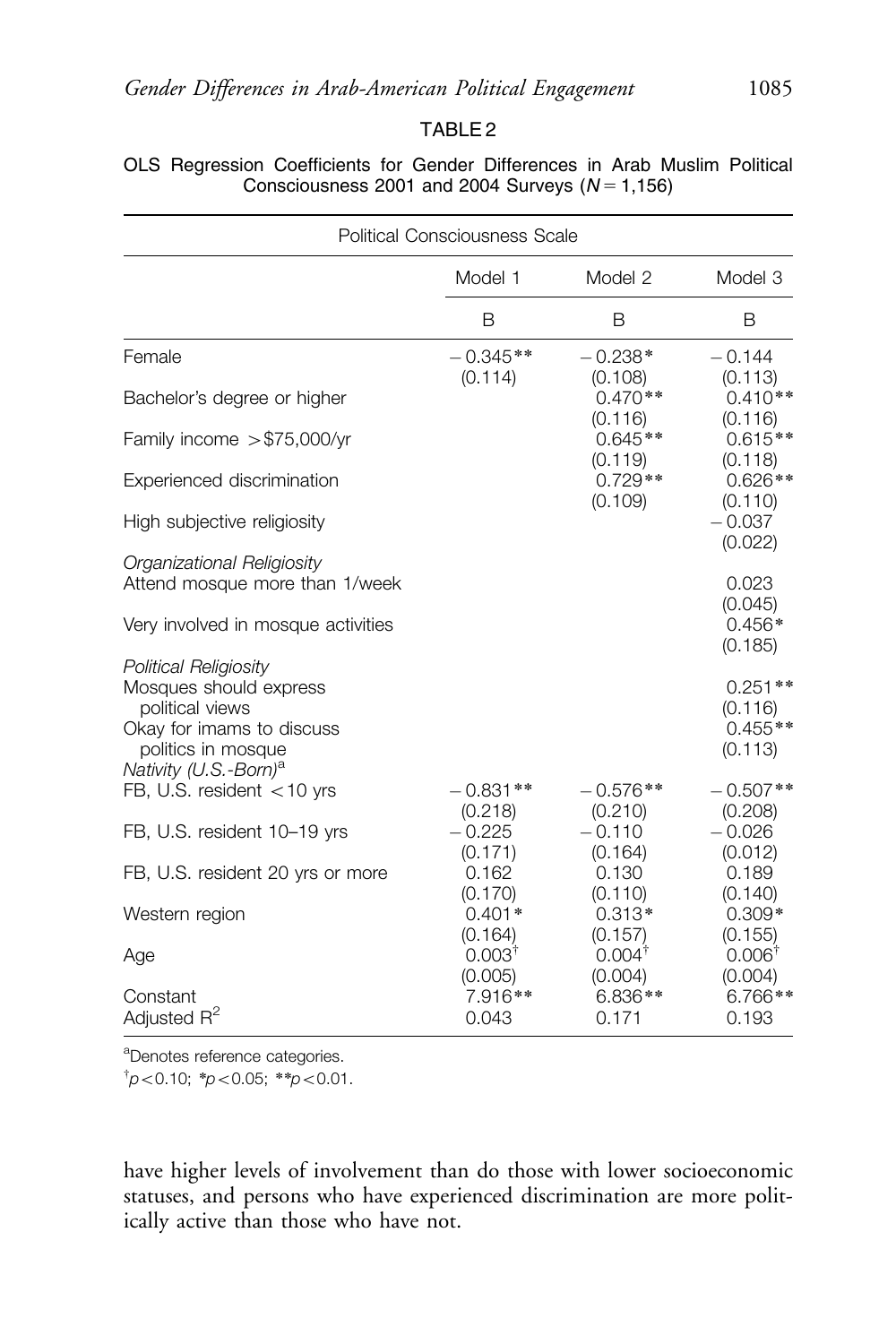## TABLE 3

|                                               |  | OLS Regression Coefficients for Gender Differences in Arab Muslim Political |  |  |  |  |  |  |  |
|-----------------------------------------------|--|-----------------------------------------------------------------------------|--|--|--|--|--|--|--|
| Activity 2001 and 2004 Surveys $(N = 1, 156)$ |  |                                                                             |  |  |  |  |  |  |  |

| <b>Political Activity Scale</b>                                    |                                                                                                             |                                 |                                                                                               |                                                                                              |  |  |  |
|--------------------------------------------------------------------|-------------------------------------------------------------------------------------------------------------|---------------------------------|-----------------------------------------------------------------------------------------------|----------------------------------------------------------------------------------------------|--|--|--|
|                                                                    | Model 1                                                                                                     | Model 2                         | Model 3                                                                                       | Model 4                                                                                      |  |  |  |
|                                                                    | В                                                                                                           | в                               | В                                                                                             | В                                                                                            |  |  |  |
| Female                                                             | $-0.427**$<br>(0.108)                                                                                       | $-0.242**$<br>(0.094)           | $-0.146**$<br>(0.096)                                                                         | $-0.077$<br>(0.103)                                                                          |  |  |  |
| Bachelor's degree or higher                                        |                                                                                                             | 0.260<br>(0.099)                | $0.240**$<br>(0.099)                                                                          | $0.238**$<br>(0.099)                                                                         |  |  |  |
| Family income $> $75,000$ /yr                                      |                                                                                                             | $0.381**$<br>(0.102)            | $0.379**$<br>(0.101)<br>$0.359**$<br>(0.025)<br>$0.583**$<br>(0.095)<br>$-0.040*$             | $0.375**$<br>(0.101)                                                                         |  |  |  |
| Political consciousness                                            |                                                                                                             | $0.385**$                       |                                                                                               | $0.359**$                                                                                    |  |  |  |
| Experienced discrimination                                         |                                                                                                             | (0.025)<br>$0.640**$<br>(0.094) |                                                                                               | (0.025)<br>$0.578**$<br>(0.095)                                                              |  |  |  |
| High subjective religiosity                                        |                                                                                                             |                                 |                                                                                               | $-0.042$                                                                                     |  |  |  |
| Organizational Religiosity<br>Attend mosque more than 1/week       |                                                                                                             |                                 | (0.018)<br>$0.202^{\dagger}$                                                                  | (0.018)<br>$0.331*$                                                                          |  |  |  |
| Very involved in mosque activities                                 |                                                                                                             |                                 | (0.123)<br>$0.437**$<br>(0.157)                                                               | (0.141)<br>$0.438**$<br>(0.157)                                                              |  |  |  |
| Political Religiosity<br>Mosques should express<br>political views |                                                                                                             |                                 | $0.209*$                                                                                      | $0.292*$                                                                                     |  |  |  |
| Okay for imams to discuss<br>politics in mosque                    |                                                                                                             |                                 | (0.092)<br>$0.261**$                                                                          | (0.109)<br>$0.343**$                                                                         |  |  |  |
| Nativity (U.S. Born) <sup>a</sup><br>FB, U.S. resident $<$ 10 yrs  | $-1.440**$<br>(0.204)<br>$-1.102**$<br>(0.161)<br>$-0.390*$<br>(0.157)<br>$0.502**$<br>(0.155)<br>$-0.009*$ | $-0.921**$                      | (0.090)<br>$-0.875**$                                                                         | (0.106)<br>$-0.909**$                                                                        |  |  |  |
| FB, U.S. resident 10-19 yrs                                        |                                                                                                             | (0.166)<br>$-0.919**$           | (0.166)<br>$-0.754**$<br>(0.128)<br>$-0.386**$<br>(0.127)<br>$0.308*$<br>(0.146)<br>$-0.007*$ | (0.194)<br>$-0.866**$<br>(0.138)<br>$-0.338**$<br>(0.148)<br>$0.31*$<br>(0.131)<br>$-0.006*$ |  |  |  |
| FB, U.S. resident 20 yrs or more                                   |                                                                                                             | (0.155)<br>$-0.438**$           |                                                                                               |                                                                                              |  |  |  |
| Western region                                                     |                                                                                                             | (0.152)<br>$0.299**$            |                                                                                               |                                                                                              |  |  |  |
| Age                                                                |                                                                                                             | (0.133)<br>$-0.008*$            |                                                                                               |                                                                                              |  |  |  |
| Female * Mosque attendance                                         | (0.004)                                                                                                     | (0.004)                         | (0.004)                                                                                       | (0.004)<br>$-0.481*$                                                                         |  |  |  |
| Constant<br>Adjusted $R^2$                                         | $3.354**$<br>0.078                                                                                          | $-0.485*$<br>0.331              | $-0.281*$<br>0.348                                                                            | (0.257)<br>$-0.261$<br>0.349                                                                 |  |  |  |

<sup>a</sup>Denotes reference categories.

 $\phi$ <sup>+</sup> $p$  < 0.10; \* $p$  < 0.05; \*\* $p$  < 0.01.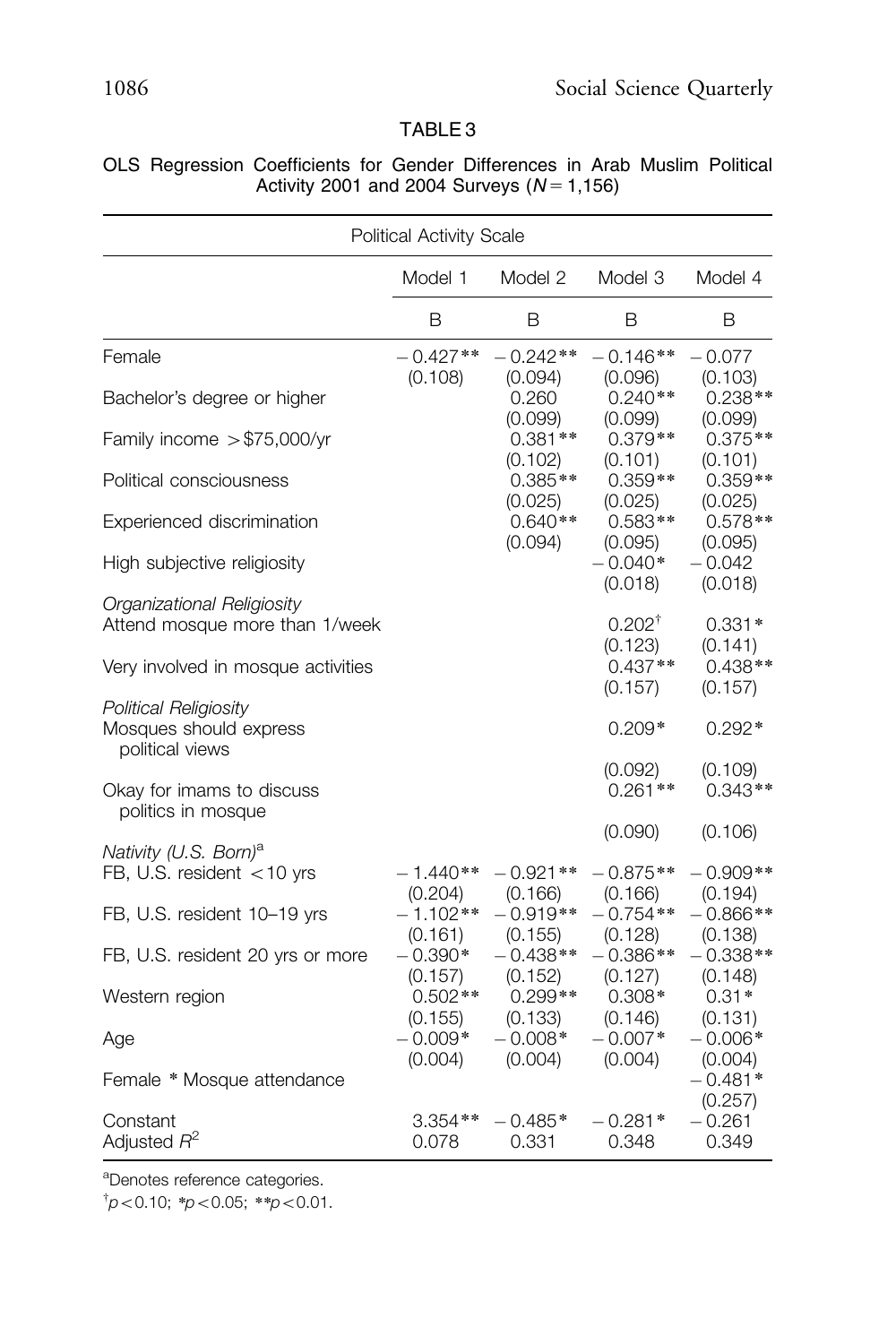The most interesting findings in Tables 2 and 3 emerge in Models 3 and 4, which add dimensions of religious identity and an interaction term for gender  $*$  religious identity.<sup>7</sup> Looking first at political consciousness (Table 2), subjective religiosity (e.g., frequency of prayer and importance of religion in daily life) has no significant effect on political involvement, which counters popular stereotypes that equate Islamic religiosity with political extremism. Likewise, frequent mosque attendance is not significantly associated with political consciousness, again suggesting that being a devout Muslim does not necessarily incite political activism nor does it necessarily dampen political engagement (Khan, 2003). What dimensions of religious identity do matter for political engagement? Organizational religiosity—measured by being very involved in mosque activities—and political religiosity—measured by support for mosque involvement in the political arena—are both associated with increased levels of political consciousness and activity. Moreover, the inclusion of these measures reduces the gender gap to nonsignificance, which suggests that differences in men's and women's political and organizational religious identity helps explain the gender gap in their political engagement.

A slightly different picture emerges when we change the focus from political consciousness to political activity (Table 3). Here, subjective religiosity has a significantly negative impact on political activity, although the effect is fairly weak. One possible interpretation is that those with the strongest religious beliefs hold to the school of thought that Muslims should not be involved in non-Muslim political activities (Bukhari, 2003; Khan, 2003). Another possibility is that those who pray the most frequently (all five salahs daily) have less time to engage in the political arena. In contrast, frequent mosque attendance, involvement in mosque activities, and political religiosity all increase political activity, and these operate largely the same for men and women (separate models not shown). The one exception is mosque attendance, where the effects are positive for men and negative for women (Model 4). A possible explanation is that frequent participation in mosque services teaches different things for men and women regarding appropriate gender roles, which translates into women being less active in the public sphere than men (Read, 2003, 2004a).

## Discussion and Conclusion

Despite six years of intense media attention on Arab Muslims, we still know surprisingly little about where this group fits into the U.S. political milieu. This study begins to fill this gap by examining the political engagement of Arab Muslims and assessing whether and how gender shapes their political consciousness and activity. The results show that both women and men have high levels of political involvement, in part reflecting their

<sup>&</sup>lt;sup>7</sup>Ancillary analyses not shown here found that other interaction terms by gender were nonsignificant.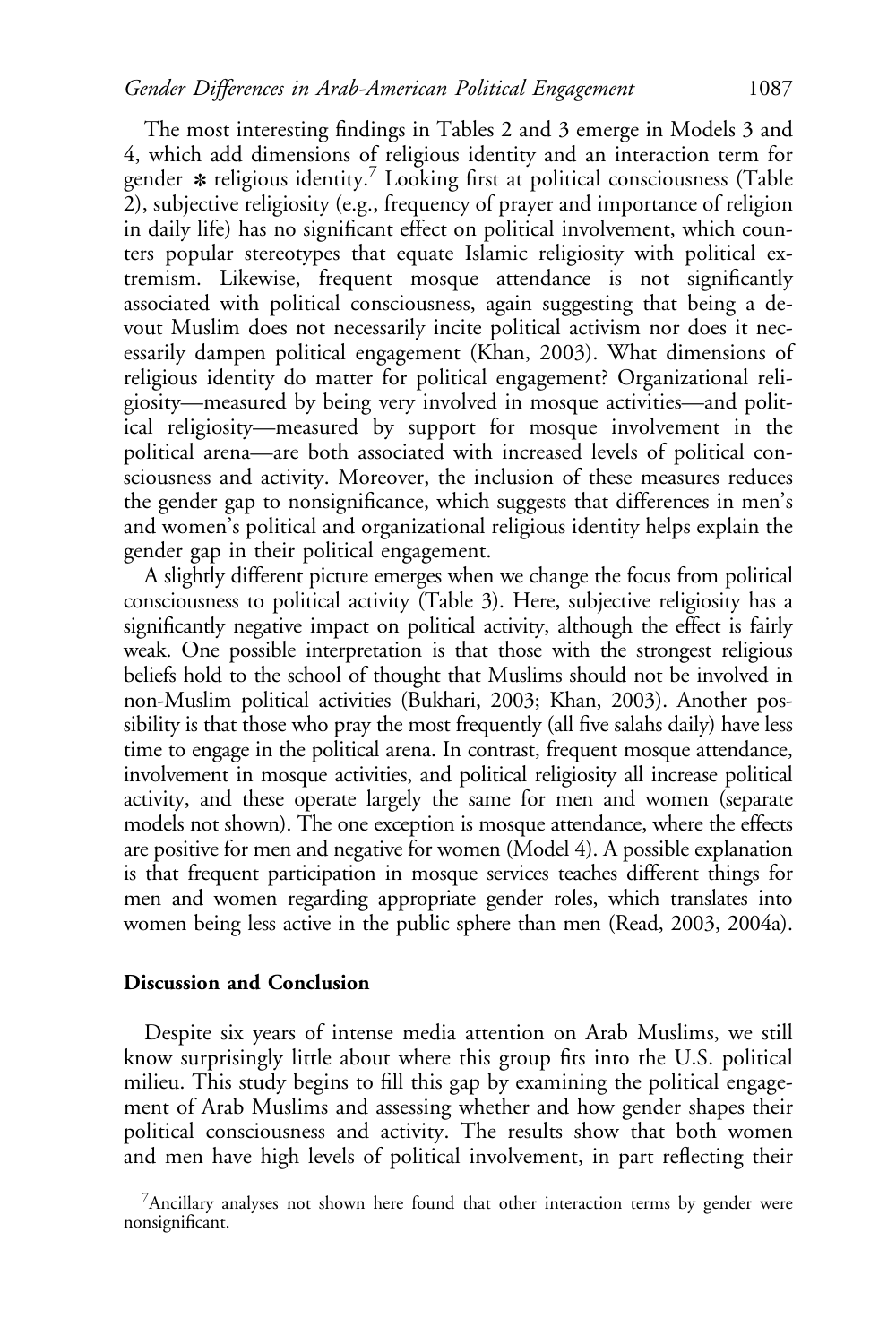relatively affluent socioeconomic positions. Contrary to popular stereotypes, Arab Muslim women have high rates of political engagement, both relative to other groups of U.S. women and to Arab women in the Middle East. In fact, Arab Muslim women resemble other U.S. women in many respects, especially in terms of their Democratic Party affiliations and presidential candidate preferences (Schlozman et al., 1995). Arab Muslim men are slightly more politically active than women, a pattern that again follows the national trend (Schlozman et al., 1994). However, gender cleavages are quite small on most dimensions of political engagement, suggesting that collective identity based on ethnicity and religion is a salient factor contributing to the political mobilization of Arab Muslim men and women.

An important finding of this study concerns the relationships between gender, religious identity, and political involvement. A common concern in the U.S. discourse on Muslim integration is whether or not Islam is antithetical to democracy and democratic participation (Jamal, 2005b; Khan, 2003; Pew Research Center, 2004, 2006). This study shows this is clearly not the case. Personal aspects of religious identity, such as prayer and salience of religion in daily life, have little or no relationship with political involvement. In other words, being a devout Muslim is not necessarily equivalent to being hyper-political nor is it necessarily synonymous with opposition to participation in U.S. politics. Persons who are more religious on these subjective dimensions of religiosity are no less politically conscious than those with lower levels of religiosity, and they are only slightly less likely to be politically active.

For men, the effects of other dimensions of religious identity on political participation track closely with what is known about the religion-politics connection among other U.S. groups, such as African Americans (Harris, 1994, 1999). The organizational and political aspects of Muslim religious identity promote both political consciousness and activity, and although some might interpret this finding as bolstering stereotypes linking Islamic worship with political incitement, there is a more plausible interpretation that has less disturbing implications. Like other congregations, mosques may serve to heighten group consciousness and awareness of issues that need to be addressed through political mobilization, such as policies to remedy discrimination (Jamal, 2005b). It is these organizational aspects of religious life that help mobilize Muslim-American men around shared political goals.

The pattern for Muslim-American women, however, is quite different. Involvement in the mosque, particularly frequent attendance for worship, *dampens* rather than promotes their political activity, which may reflect the fact that the most highly religious women are also the most gender traditional and may feel that the political arena should be left to men (Read, 2003). This finding is mirrored in research on African-American political activism, where scholars find a weaker influence of religion on women's political involvement than men's and argue that the black church is patriarchal and encourages traditional gender roles that undermine support for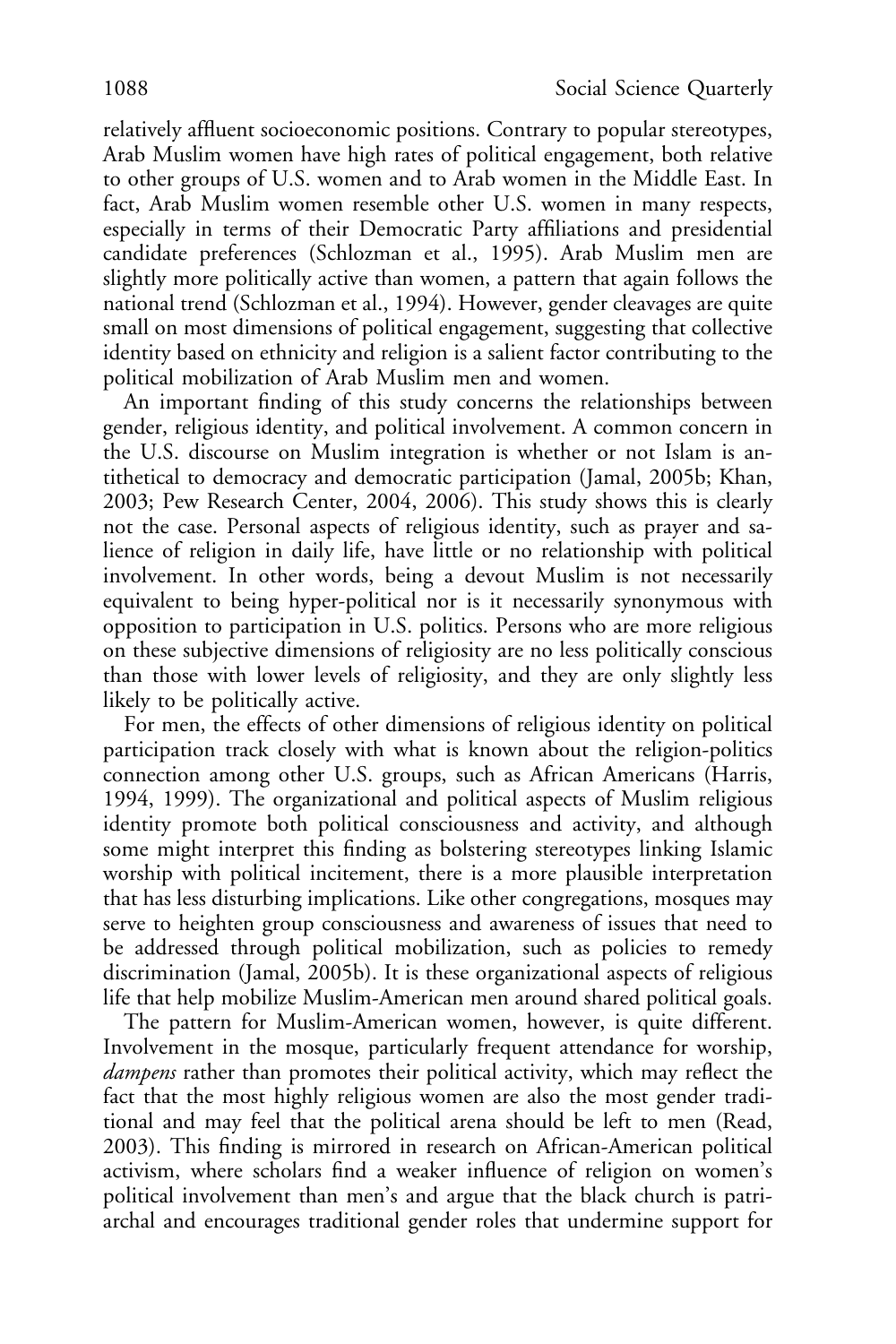gender equality (Collins, 2004; Wilcox, 1997). Taken together, these findings suggest that future research on the religion-politics connection should continue to explore how different dimensions of religious identity influence political involvement (Harris, 1999) and assess whether and how this varies for men and women.

This study also suggests that future research on Middle Eastern communities in the United States must continue to try to place them in a comparative framework with other U.S. racial/ethnic and religious populations in order to demystify their adaptation experiences and identify the mechanisms that lead to their varying degrees of integration in U.S. life. This is not a newly arrived immigrant population, nor is it one that will likely fade from the spotlight in the coming years, given the ongoing war against terror and escalating conflict in the Middle East. A growing number of studies have highlighted remarkable similarities between Middle Eastern communities and other U.S. populations, such as African Americans and evangelical Christians, on a host of sociocultural and economic issues, including their civic and political participation (Jamal, 2005a, 2005b), employment patterns (Read and Cohen, 2007), gender negotiations regarding women's work and family life (Bartkowski and Read, 2003; Read, 2004a, 2004b), and cultural adaptations (Haddad and Smith, 1996). However, much more empirical work is needed to document the experiences of these groups if we are to understand where they fit into the increasingly heterogeneous U.S. cultural landscape.

#### **REFERENCES**

Abou Fadl, Khaled. 2004. Islam and the Challenge of Democracy. Princeton, NJ: Princeton University Press.

Afridi, Sam. 2001. Muslims in America: Identity, Diversity, and the Challenge of Understanding. Carnegie Challenge Paper. New York: Carnegie Corporation of New York.

Bartkowski, John P., and Jen'nan G. Read. 2003. ''Veiled Submission: Gender, Power, and Identity Among Evangelical and Muslim Women in the U.S.'' Qualitative Sociology 6:71–92.

Bukhari, Zahid. 2003. ''Demography, Identity, Space: Defining American Muslims.'' Pp. 7– 20 in P. Strum and D. Tarantolo, eds., Muslims in the United States: Demography, Beliefs, Institutions. Washington, DC: Woodrow Wilson International Center for Scholars.

Collins, Patricia Hill. 2004. Black Sexual Politics: African Americans, Gender, and the New Racism. New York: Routledge.

Conover, Pamela J. 1988. ''Feminists and the Gender Gap.'' Journal of Politics 50:985–1010.

Gerstle, Gary, and John Mollenkopf, eds. 2001. E Pluribus Unum? Contemporary and Historical Perspectives on Immigrant Political Incorporation. New York: Russell Sage Foundation.

Haddad, Yvonne Y., and Jane I. Smith. 1996. ''Islamic Values Among American Muslims.'' Pp. 19–40 in B. C. Aswad and B. Bilge, eds., Family and Gender Among American Muslims. Philadelphia, PA: Temple University Press.

Haddad, Yvonne Y., Jane I. Smith, and John L. Esposito, eds. 2003. Religion and Immigration: Christian, Jewish, and Muslim Experiences in the United States. New York: Altamira Press.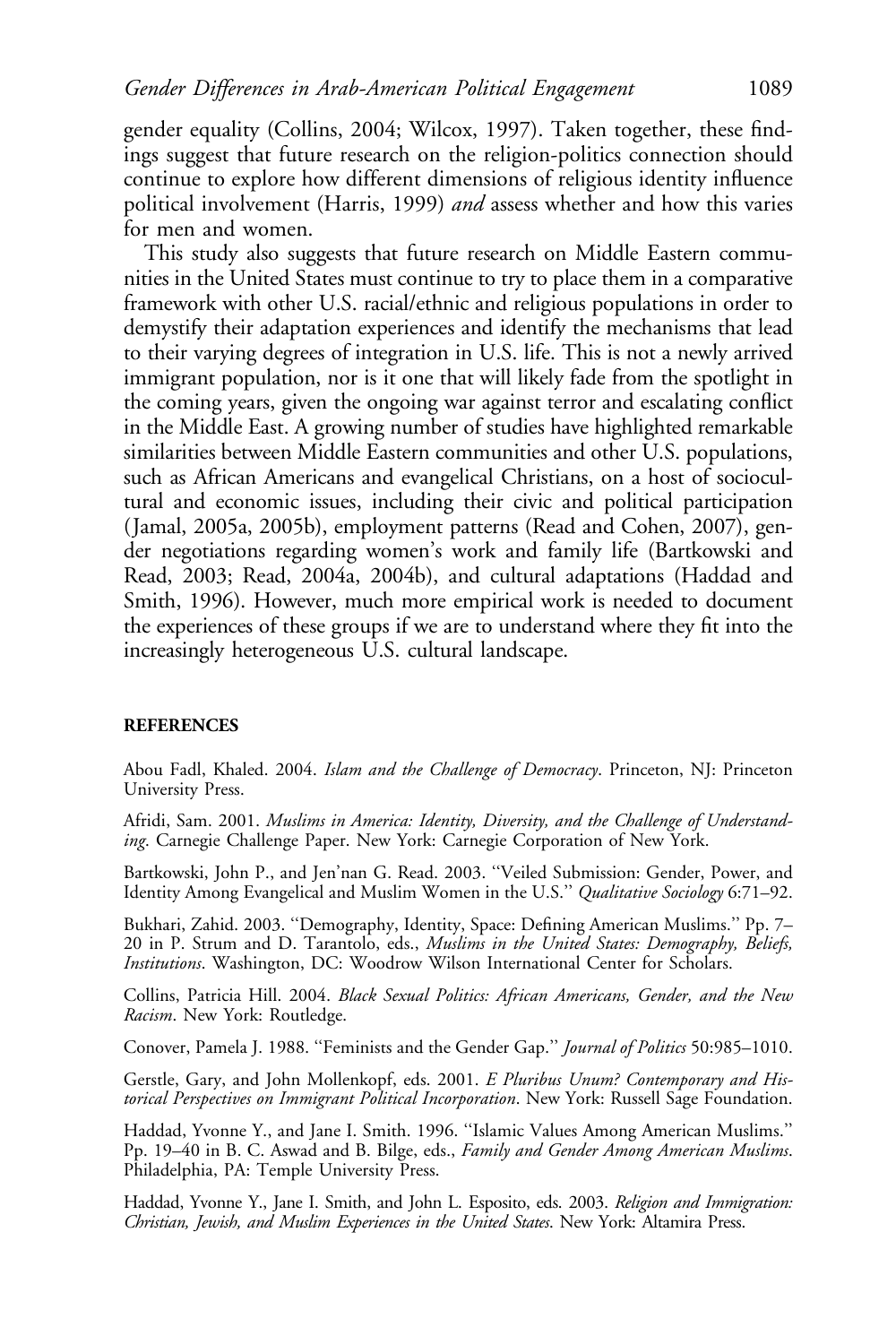Harris, Frederick. 1994. ''Something Within: Religion as a Mobilizer of African-American Political Activism." Journal of Politics 56:42-68.

———. 1999. Something Within: Religion in African-American Political Activism. New York: Oxford University Press.

Hondagneu-Sotelo, Pierrette, ed. 2003. Gender and U.S. Immigration: Contemporary Trends. Berkeley, CA: University of California Press.

Jamal, Amaney. 2005a. ''Mosques, Collective Identity, and Gender Differences Among Arab American Muslims." Journal of Middle East Women's Studies 1:53-78.

———. 2005b. ''The Political Participation and Engagement of Muslim Americans: Mosque Involvement and Group Consciousness.'' American Politics Research 33:521–44.

Khan, M. A. Muqtedar. 2003. ''Constructing the American Muslim Community.'' Pp. 175– 98 in Y. Y. Haddad, J. I. Smith, and J. L. Esposito, eds., Religion and Immigration: Christian, Jewish, and Muslim Experiences in the United States. New York: Altamira Press.

Leighley, Jan E., and Arnold Vedlitz. 1999. ''Race, Ethnicity, and Political Participation: Competing Models and Contrasting Explanations.'' Journal of Politics 61:1092–1114.

Manza, Jeff, and Clem Brooks. 1998. ''The Gender Gap in U.S. Presidential Elections: When? Why? Implications?" American Journal of Sociology 103:1235-66.

McCloud, Aminah B. 2003. ''Islam in America: The Mosaic.'' Pp. 159–74 in Y. Y. Haddad, J. I. Smith, and J. L. Esposito, eds., Religion and Immigration: Christian, Jewish, and Muslim Experiences in the United States. New York: Altamira Press.

Moghadam, Valentine, ed. 1994. Gender and National Identity: Women and Politics in Muslim Societies. London: Zed Books.

Patillo-McCoy, Mary. 1998. ''Church Culture as a Strategy of Action in the Black Community.'' American Sociological Review 63:767–84.

Pew Research Center. 2004. Plurality Sees Islam as More Likely to Encourage Violence. Pew Forum on Religion and Public Life Press Release from Telephone Survey. Available at  $\langle$ http://pewforum.org/publications/surveys/islam.pdf $\rangle$ .

-. 2006. Views of Muslim-Americans Hold Steady After London Bombings. Pew Forum on Religion and Public Life Press Release. Available at  $\langle$ http://pewforum.org/publications/  $surveys/muslims-survey-2005.pdf$ .

Plutzer, Eric, and John F. Zipp. 1996. ''Gender Identity and Voting for Women Candidates." Public Opinion Quarterly 60:30-57.

Portes, Alejandro, and Rubén Rumbaut. 2001. Legacies: The Story of the Immigrant Second Generation. New York: Russell Sage Foundation.

<sup>2006</sup>. *Immigrant America: A Portrait*, 3rd ed. Berkeley, CA: University of California Press.

Read, Jen'nan Ghazal. 2003. ''The Sources of Gender Role Attitudes Among Christian and Muslim Arab-American Women.'' Sociology of Religion 64:207–22.

———. 2004a. Culture, Class, and Work Among Arab-American Women. New York: LFB Scholarly Publishing.

———. 2004b. ''Cultural Influences on Immigrant Women's Labor Force Participation: The Case of Arab Americans." International Migration Review 38:52-77.

Read, Jen'nan Ghazal, and Philip N. Cohen. 2007. ''One Size Fits All? Explaining U.S.-Born and Immigrant Women's Employment Across 12 Ethnic Groups.'' Social Forces 85:1737–60.